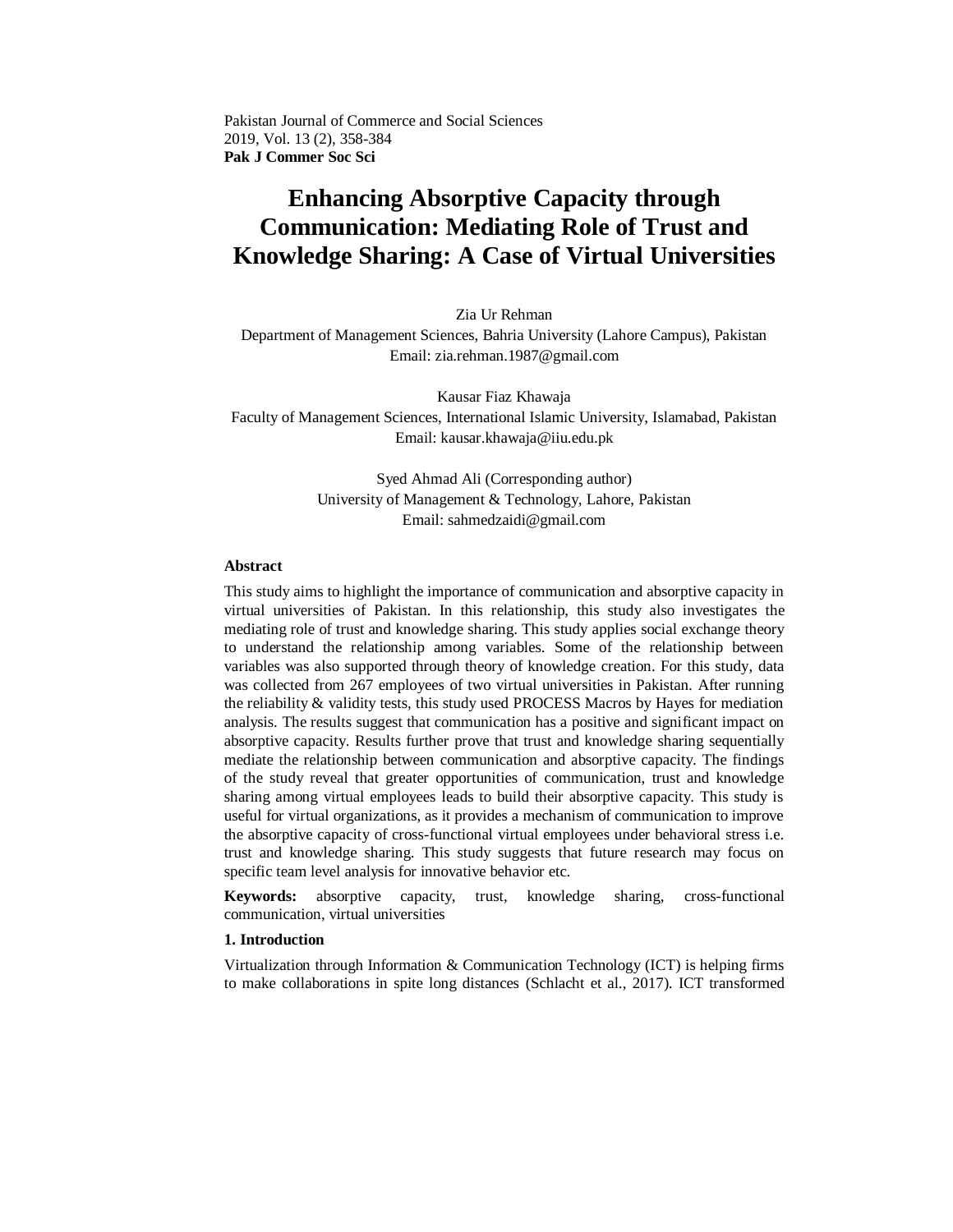organizational knowledge sharing structure and communication processes, both inside and outside of the organization from physical to virtualization [\(Homburg, 2018;](#page-22-0) Yu [et al.,](#page-26-0)  [2010\)](#page-26-0). Hence, the idea of formulating the virtually diverse team from dispersed locations, helped virtual firms to achieve knowledge enriched with distinct views and diversified experience of virtual employees [\(Kim, 2018;](#page-22-1) Raghuram [et al., 2019\)](#page-25-1). In the era of highly changing global trends both technological and structural, the virtual organizations needs to maintain a knowledge sharing process for its virtual employees [\(Fischer & Pöhler,](#page-21-0)  [2018;](#page-21-0) [Sousa & González,](#page-26-1) 2017).Virtual organizations are on one hand revolutionizing the way of communication and trust on virtual system [\(Altbach, 2002;](#page-19-0) Sarker [et al., 2011\)](#page-25-2). On the other hand, it is a way to develop absorptive capacity through knowledge sharing among employees [\(Junni & Sarala, 2013;](#page-22-2) [Pimmer et al., 2014\)](#page-25-3). With this swept of globalization and ICTs, it is necessary for the virtual organizations to develop a strong ability towards absorptive capacity among their virtual teams [\(Junni & Sarala, 2013;](#page-22-2) [Lee](#page-23-0) [et al., 2014\)](#page-23-0). In order to build the absorptive capacity of virtual team, the virtual organizations are facing challenges like behavior interventions i.e. communication and trust [\(Webster & Wong, 2008\)](#page-26-2) and so on. These behavior interventions are seems difficult to implement in virtual teams for building their absorptive capacity (Liao [et al., 2007\)](#page-23-1).

Supported from previous studies, it may be claim that virtual universities contain a high level of diversity among its employees (Kaminska & Borzillo, 2018; Kyriakoullis & Zaphiris, 2016). Due to diversity in employees, [\(Beckett, 2008\)](#page-20-0) stated that virtual organizations are facing communication and behavioral issues due to lack of utilization and implementation of absorptive capacity in employees. While reviewing the literature, it was also found that this study is amongst the first few studies in which absorptive capacity of virtual universities is addressed (Denicolai [et al., 2016\)](#page-21-1). Hence, it is highly demanded for this sector to have a strong ability of absorptive capacity in virtual employees. As various studies have already found that absorptive capacity for the institutions is a valuable input for innovation performance, competitive advantage [\(Chen](#page-20-1) [et al., 2009\)](#page-20-1) new product development [\(Darawong, 2015\)](#page-20-2), IT projects and practices used in manufacturing organizations (Tu et al., 2006), ERP adoption (Mayeh [et al., 2016\)](#page-24-0) and many more.

The study of Davis et al. [\(2015\)](#page-21-2) suggested that there is a need to apply theories under behavior sciences across behavioral dimensions. Some other researchers have also emphasized in their future research directions on the need of testing behavioral dimensions that include knowledge sharing in virtual organizations [\(Liu et al., 2015;](#page-23-2) [Ratten, 2014;](#page-25-4) Wang & Noe, 2010). The premise of our research is based on these directions as mentioned above where we aim to test and explore certain behavioral factors among employees of virtual educational institutes of Pakistan. Further, a limited literature is available to explain the absorptive capacity for virtual organizations in connection with behavioural sciences [\(Darawong, 2015\)](#page-20-2). In doing so, our study probes for an answer to the following questions;

- $\triangleright$  Is communication significantly related to absorptive capacity?
- $\triangleright$  Does trust and knowledge sharing sequentially mediate the relationship between communication and absorptive capacity?
	- 359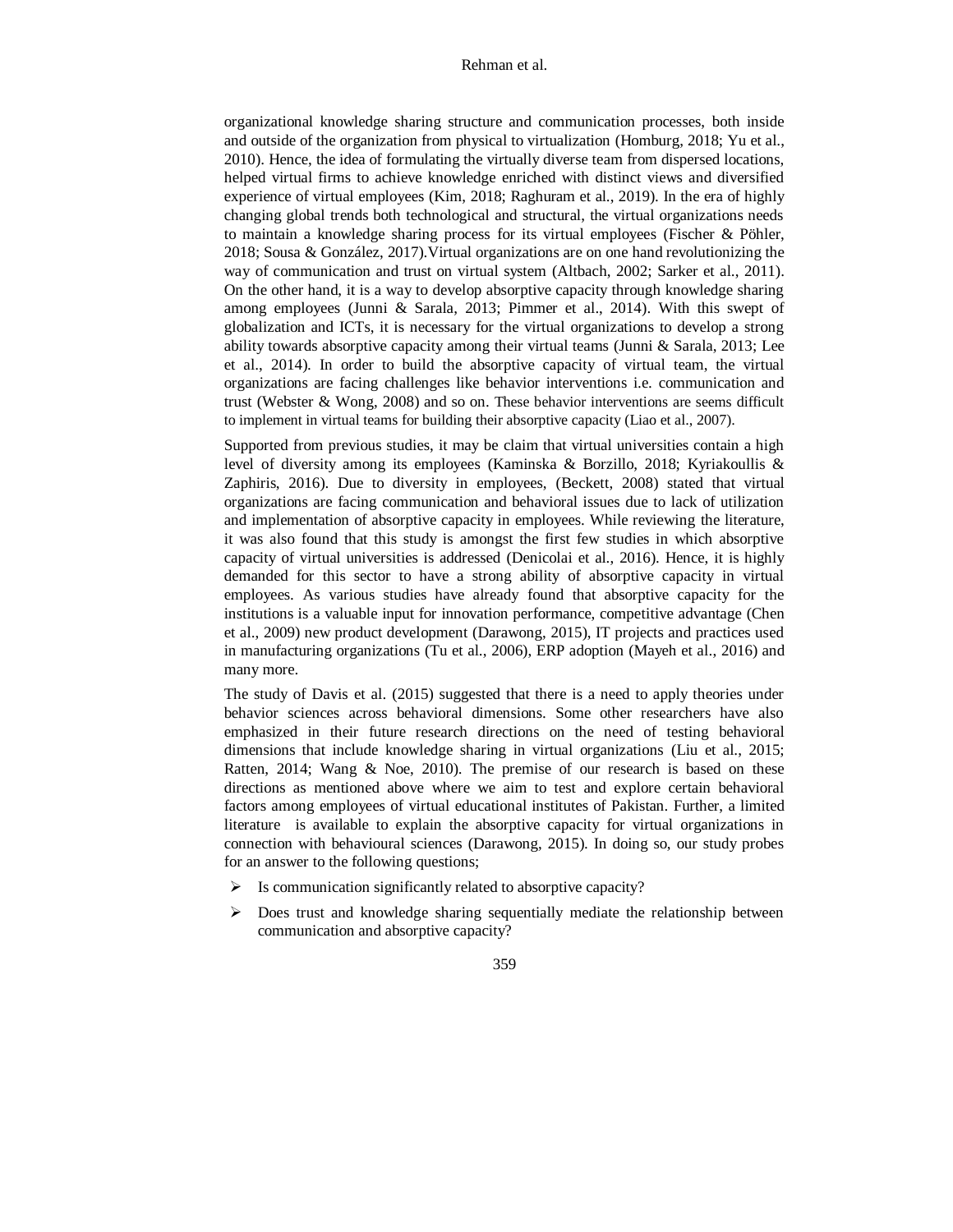By addressing the aforementioned research questions, this research contributes in the present stock of literature on absorptive capacity and its process, mechanism and usefulness in virtual universities. The application of Social Exchange Theory to establish that absorptive capacity is develop through exchange relationship, will open the new endeavors of research. This research highlights the significance of behavioral interventions of virtual teams i.e. communication, trust and knowledge sharing in context with their ability to build absorptive capacity. This research provide a tough input to top management and decision makers of virtual universities to prepare policies and mechanism for knowledge sharing in their virtual teams. Through this study, they are also able to apply the absorptive capacity process under a trustworthy environment. This research also provides useful information for the employees of virtual universities with respect to their roles in building their absorptive capacity through knowledge sharing process.

## **2. Literature Review**

### *2.1 Paradigm Shift in Virtual Education*

Education play a dynamic role in development of societies all around the world. Education was defined by Kohlberg and Mayer  $(1972)$  that it is a "transmission of cultural believes". It was further defined as "a multicultural accepted beliefs " by [Mezirow \(1981\)](#page-24-1) and then a paradigm shift of primary education and higher education was introduced by [Dandekar \(1991\).](#page-20-3) Like other sectors, this sector also experienced a rapid globalization [\(Bennell & Pearce, 2003\)](#page-20-4). Due to this development, the era of face-toface education was shifted to virtual education with the use of ICTs.

## 2.1.1 Initiatives in Pakistan for Virtual Universities

The developing countries have accepted the challenge to become more competitive for technological advancement in comparative with developed countries [\(Inglis & Bradley,](#page-22-3)  [2005;](#page-22-3) [Montobbio & Rampa, 2005\)](#page-24-2). This acceptance of challenge increasingly reshaping the higher education from physical to modern tools of learning i.e. network based learning and E-learning. Amongst the developing countries, Pakistan has also taken many initiatives towards virtual educational institutions. One of the initiative is establishment of Higher Education Commission of Pakistan (HEC) in 2002 by Govt. of Pakistan [\(Batool & Qureshi, 2007;](#page-20-5) [Nawaz & Kundi, 2010\)](#page-24-3). The HEC is responsible for apropos creativities towards higher education in Pakistan. HEC has taken several initiatives in education sector of Pakistan. One out of them is establishment of virtual universities. Two virtual universities were established in Pakistan by HEC i.e. Virtual University of Pakistan, Lahore (VU) and Allama Iqbal Open University, Islamabad (AIOU) and so on.

# *2.2 Absorptive Capacity*

In the presence of highly globalized and ICT based world, the institutional environment are showing a focused towards knowledge based institutions for doing businesses [\(Gómez, 2015\)](#page-21-3). Different sectors, disciplines, institutions and industries are shifting towards knowledge based system [\(Le & Hayter, 2018\)](#page-23-4). Scholars provide a significant importance of knowledge based system to increase the performance of employees as well as organizations itself for example in higher educational institutes (Al-Kurdi [et al., 2018;](#page-19-1) Ebner [et al., 2008\)](#page-21-4), multiple decision making in economic frameworks [\(Balcerzak &](#page-19-2)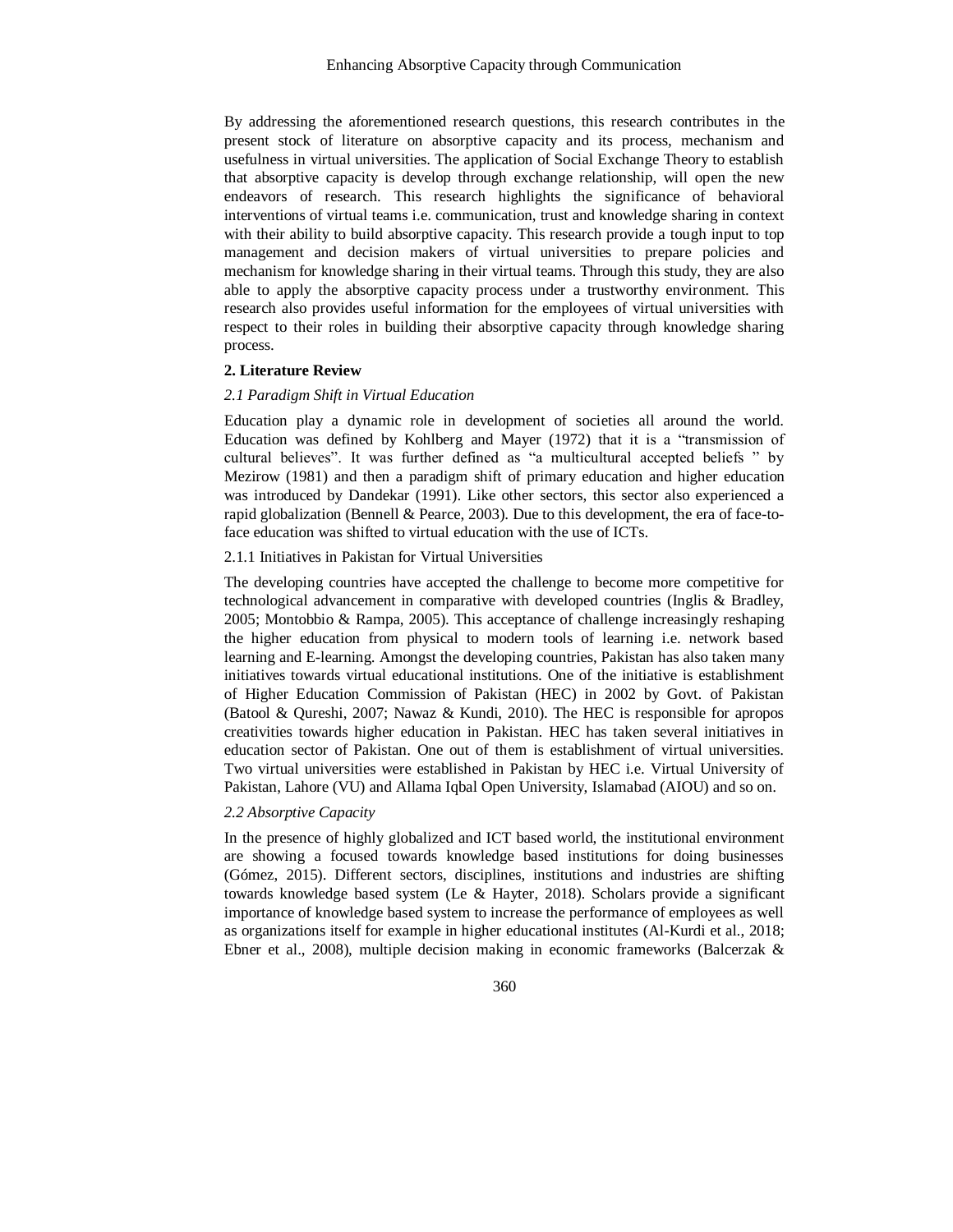Pietrzak, 2016), financial institutions [\(Castrogiovanni](#page-20-6) et al., 2016) and business or project based organizations [\(Nicolini, 2016;](#page-24-4) Pemsel [et al., 2016\)](#page-24-5) and so on.

For aforementioned knowledge based system, the ways of doing business are continuously changing. The institutions, for instance are responding to the changing business needs, recognize the value of knowledge either new or old and integrate it with their current requirement(s) to apply it for commercial motives (Cohen  $\&$  Levinthal, [1990\)](#page-20-7). Knowledge sharing is also considered as a dominant source for competitive advantage in educational institutions as well (Mahdi [et al., 2019\)](#page-23-5). In order to make educational institutions as knowledge based organizations, absorptive capacity is one of the area which need good attention [\(Da Silva & Rapini, 2018\)](#page-20-8) and its importance is highly significant for ICT based virtual educational institutes.

In knowledge-based organizations, absorptive capacity is conceptualized in different ways. [Cohen and Levinthal \(1990\)](#page-20-7) define absorptive capacity (AC) as the capability of a person to recognize the importance of new knowledge and to integrate and apply it for commercial motives. Other researchers argued that the absorptive capacity of firms and organizations are more likely to be a by-product of routine activities for knowledge sharing among employees in the organizations (Van-Den [et al., 1999\)](#page-26-3). Some of the researchers stated that unidimensional concept of AC is having limitations for measurement in relationship with other variables [\(Camisón & Forés, 2010\)](#page-20-9). In order to overcome this problem, the AC has further two dimensions i.e. Potential Absorptive Capacity and Realized Absorptive Capacity (Jansen [et al., 2005\)](#page-22-4). This study used AC in these two dimensions.

Potential absorptive capacity (PAC) was defined by [Zahra and George \(2002\)](#page-26-4) who asserted that PAC includes two important elements, knowledge acquisition and assimilation of available knowledge. In virtual teams the environment for the employees is diverse where acquisition and assimilation of knowledge leads to better working in virtual organizations. As the PAC of virtual teams improves, virtual organizations get facilitated to achieve their goals both operational and strategic in nature [\(Batarseh](#page-19-3) et al., [2018;](#page-19-3) Batarseh et al., 2017). The second dimension of absorptive capacity is Realized Absorptive Capacity (RAC) that also includes two things i.e. knowledge transformation and exploitation of available knowledge [\(Zahra & George, 2002\)](#page-26-4). Both these dimensions leads to introduce and implement new global trends from external environment within in the virtual organizations to increase the work efficiency of the employees [\(Escribano](#page-21-5) et [al., 2009;](#page-21-5) Moos [et al., 2013\)](#page-24-6).

## *2.3 Social Exchange Theory*

Since 1922, a paradigm shift named as "Social Exchange Theory (SET)" was introduced by [\(Malinowski, 1922\)](#page-23-6) and this introduction of SET enabled the Organizations to understand the workplace behaviors. So, the origin of this theory was started at least in 1920s [\(Mauss, 1925\)](#page-23-7). The theory also linked with various other disciplines like social psychology [\(Gouldner, 1960\)](#page-21-6), sociology [\(Blau, 1964\)](#page-20-10) and anthropology [\(Firth, 1967\)](#page-21-7) and so on.

[Wals \(2007\)](#page-26-5) postulated that SET has also applied for knowledge exchange among employees. He further postulated that in order to make a sustainable world and infinite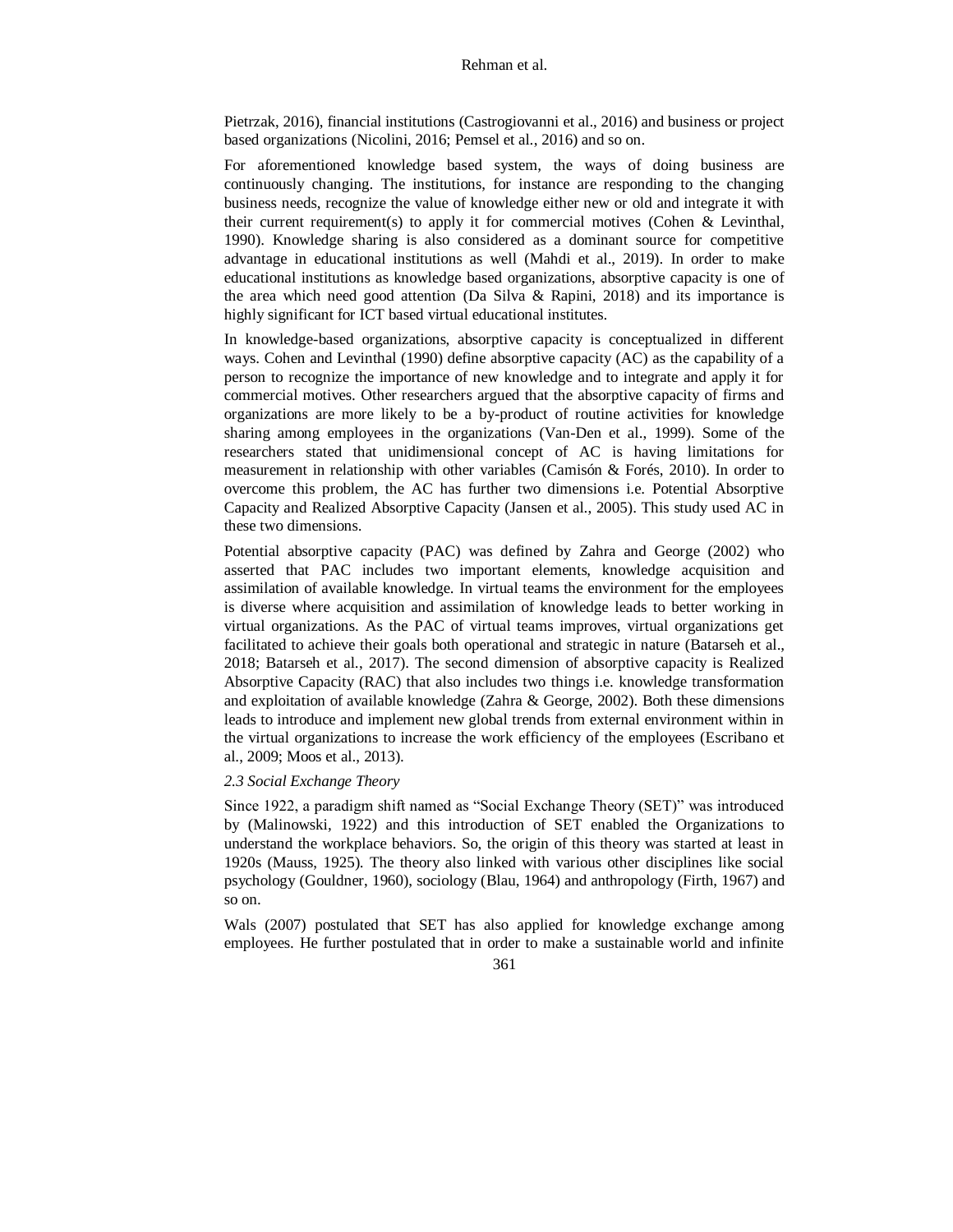existence of humans on earth, knowledge exchange is necessary and such exchange can be made between employees as a receiver or a sender; and organizations needs to retain all knowledge for sustainable future. In the era from 2000 to 2015 the world achieved a fast track of developmental goals through technological advancement (Foley [et al., 2017\)](#page-21-8). The basic mechanism of all technologies have been achieved to the maximum desired level and will be grown by exponential multiplication. Due to said exponential multiplication, the world may face the issues of sustainability [\(Tsai & Liao, 2017\)](#page-26-6). Now from January 2015 the United Nation (UN), through its agency UNDP, has issued the narrative of sustainable development goals [\(Wellard, 2017\)](#page-26-7). Due to this narrative of sustainable world, the physical world is now shifting to virtual world [\(Holden](#page-22-5) et al., [2017\)](#page-22-5). Therefore, due the importance of virtual organizations, this study can use SET to examine the relationship of communication, trust and knowledge sharing on absorptive capacity for virtual educational institutions in Pakistan. [\(Easterby-Smith](#page-21-9) et al., 2008) while analyzing the absorptive capacity process, stated that empirical work of Cohen and Levinthal (1990) was related to research and development (R&D) firms only. Whereas the AC followed from the observation of reification. The conceptual discussion of AC is broader and applicable in other organizations as well and social exchange is more appropriate to test absorptive capacity. Hence, this study chooses social exchange theory for empirically understanding of AC.

#### *2.4 Relationship among Variables*

# 2.4.1 Communication and Trust

In virtual organizations, both communication and trust and important factors for virtual team building [\(Lukić & Vračar, 2018\)](#page-23-8). The term communication was defined as a timely sharing of meaningful information either formal or informal [\(Riley, 1954;](#page-25-5) [Rogers &](#page-25-6)  [Shoemaker, 1971\)](#page-25-6), the term trust is defined that one can be relied on other or one can accept the other asking to him through words or written statement [\(Anderson & Narus,](#page-19-4)  [1984;](#page-19-4) [Rotter, 1967\)](#page-25-7). The researcher [Ruppel and Harrington \(2000\)](#page-25-8) explored the link between communication and trust for Organizations and found a significant positive correlation between communication and trust of employees in presence of ethical work climate, commitment, and Innovation. The researchers [Jarvenpaa and Leidner \(1998\)](#page-22-6) found a positive relationship between communication and trust for intervention of across geographical virtual teams. Similarly, the researchers (Ball [et al., 2004\)](#page-19-5) have also found a positive relationship between communication and trust for the prospects of customer loyalty in IT based virtual businesses. Therefore, based upon the aforesaid discussion, following hypothesis is need to be empirically tested:

 $\blacktriangleright$  **H**<sub>1</sub>. Communication will be positively related to trust towards virtual educational institutions of Pakistan.

#### 2.4.2 Trust and Knowledge Sharing

The term knowledge was defined by [Liebeskind \(1996\)](#page-23-9) as " the information whose validity has been established through tests of proof". [Dixon \(2000\)](#page-21-10) have also described the term "knowledge sharing" as "a kind of knowledge which shared through exchange of behavior.‖ With respect to the theory of knowledge creation, it is considerably admitted in literature that institutional knowledge is naturally created by employees through routine work and interpersonal trust [\(Nonaka & Konno, 1998\)](#page-24-7). A one of the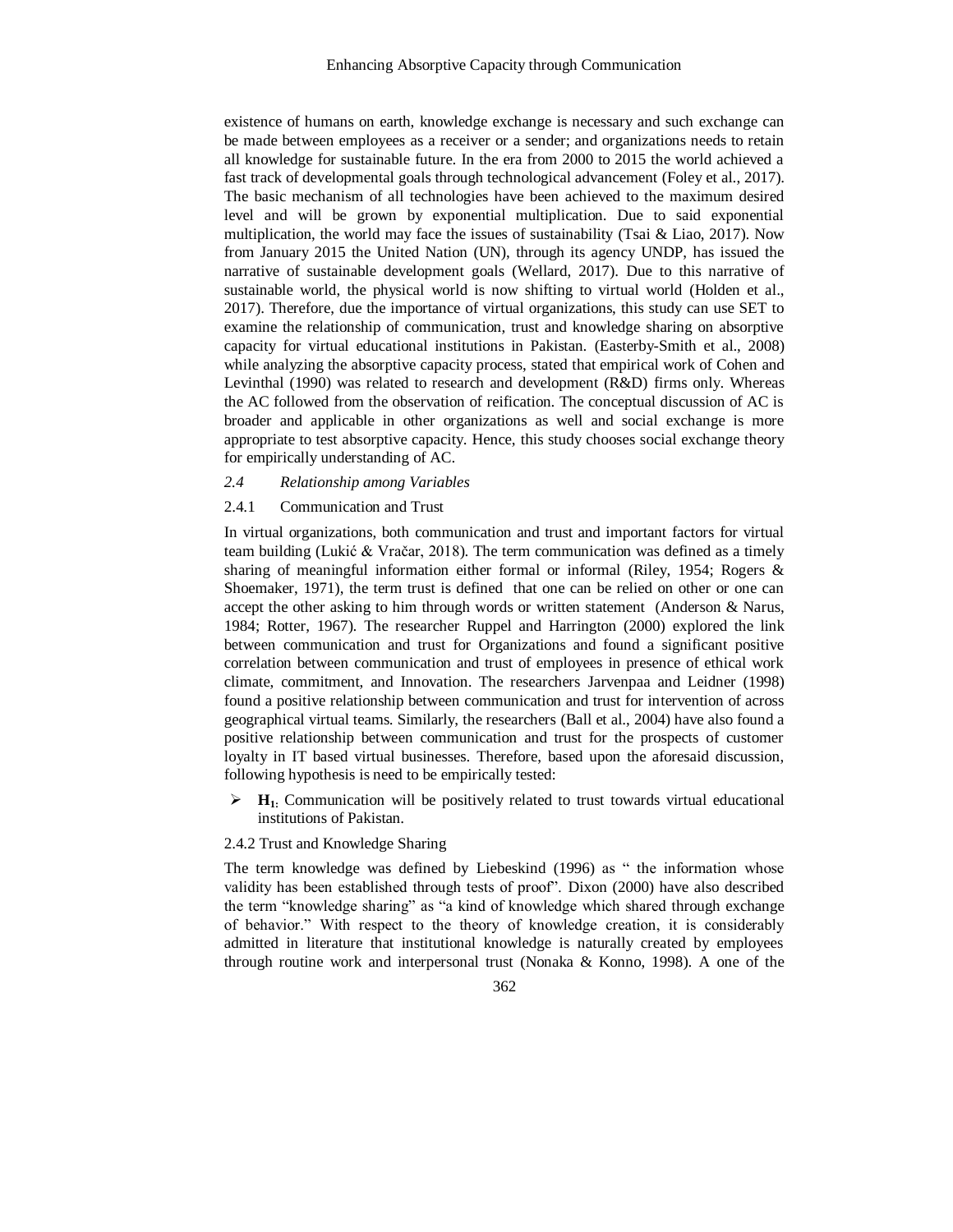major issue arises is that the institutions were struggling for transfer of institutional know-how to the employees and from employees to organization (Sirmon [et al., 2007\)](#page-26-8). As it is believed that trust is a vital factor in explaining knowledge sharing between employees and socially attached members of the Organizations [\(Butler, 2001;](#page-20-11) [Mayer](#page-24-8) et [al., 1995\)](#page-24-8). The knowledge sharing either tacit or explicit with the employees are based on trust; and further believe that the provided knowledge is reliable and the knowledge source is honest (Hsu [et al., 2007;](#page-22-7) Usoro [et al., 2007\)](#page-26-9). Therefore, hypothesis for the impact of trust on knowledge sharing is need to be empirically tested:

- **H2:** Trust will be positively related to knowledge sharing towards virtual educational institutions of Pakistan
- 2.4.3 Knowledge sharing and Absorptive capacity

[Cohen and Levinthal \(1990\)](#page-20-7) defined it as the capability of a person to recognize the importance of new knowledge and to integrate it and to apply it for commercial motives. It also defines that the absorptive capacity of the firms is more likely to be a by-product of routine activities for knowledge sharing among employees in the organizations [\(Van-](#page-26-3)[Den et al., 1999\)](#page-26-3). Knowledge sharing also described the behavior of peoples regarding distribution of acquired knowledge to others either within certain community or otherwise [\(Yu et al., 2010\)](#page-26-0). [Lane and Lubatkin \(1998\)](#page-23-10) further augmented that AC is a dyad level construct denoted rather than a firm's level construct. A one other research of [Zahra and George \(2002\)](#page-26-4) reveals that the knowledge sharing take place at both ends, when employees interact with each other and this double effect can also double the absorptive capacity of the Organization. [\(Massey & Montoya-Weiss, 2006\)](#page-23-11) revealed that some time Organizational knowledge creation process may not successful because of the low absorptive capacity in employees. The study of [Daghfous \(2004\)](#page-20-12) have found that social interactions have an impact on absorptive capacity of the organizations for knowledge creation process in the Organization. Whereas the studies of Lee [et al. \(2014\)](#page-23-0) and Liao et al. [\(2009\)](#page-23-12) have also tested these assumptions for the virtual organizations. The results suggested that in virtual organizations the knowledge sharing among virtual teams, employees are the best tool to develop their absorptive capacity. The empirically investigation of this relationship is tested by following hypothesis:

 **H3:** Knowledge sharing will be positively related to absorptive capacity towards virtual educational institutions of Pakistan.

## 2.4.4 Communication and Absorptive capacity

Communication among employees play a very dynamic role in developing the absorptive capacity of Organizations [\(Cohen & Levinthal, 1990\)](#page-20-7). From the studies of [Van-Den et al.](#page-26-3)  (1999) it has often been seen that within the innovation system of the organizations; all employees are on the same directional line. Various other studies also referred that in spite of clear directions for innovation potential, already existed, but organizations may failed to achieve innovation due to poor communication among employees and low absorptive capacity (Melkas [et al., 2010;](#page-24-9) [Nooteboom, 2000\)](#page-24-10). The absorptive capacity from an individual to organizational level portray the mechanism that organizational absorptive capacity depends upon individual members (Argote [& Ingram, 2000;](#page-19-6) [Silverberg, 1991\)](#page-25-9). Only building the absorptive capacity for individual employees,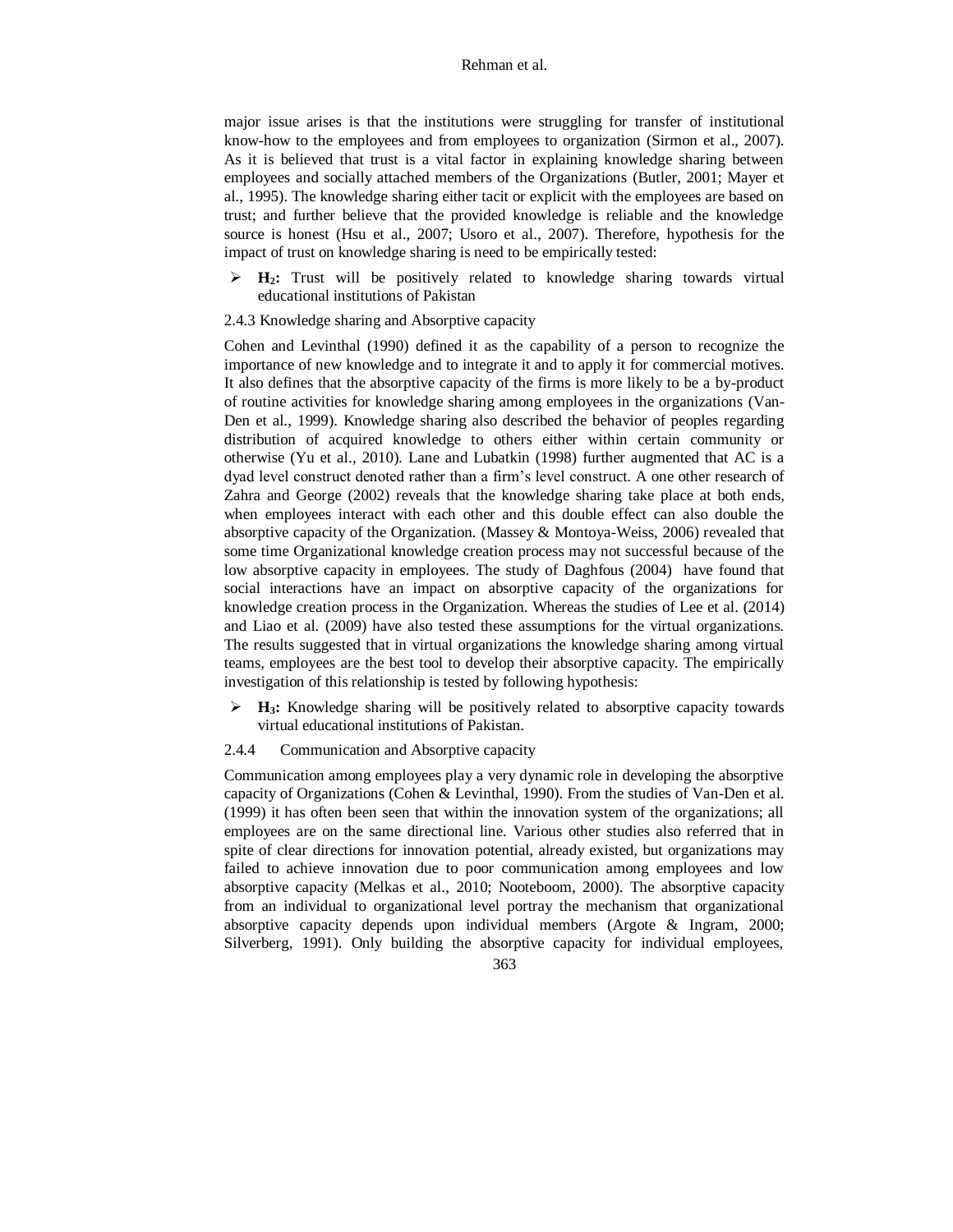without linking it with firms innovation, may not be beneficial for the organizations [\(N.](#page-20-13)  [Da-Silva & Davis, 2011\)](#page-20-13). The cross functional communication among employees was considered a basic factor for building the internal capacity of the employees and absorptive capacity of the organizations [\(Darawong, 2015;](#page-20-2) [Ford, 1996\)](#page-21-11). From the studies of [\(Mayeh, 2010;](#page-23-13) [Mayeh et al., 2016\)](#page-24-0) it was admitted that communication through trust have an impact on absorptive capacity in connection with implementation of ERP system. Therefore, this study empirically tested following hypothesis:

 $\blacktriangleright$  **H<sub>4</sub>**: Communication will be positively related to absorptive capacity towards virtual educational institutions of Pakistan.

#### 2.4.5 Mediating Role of Trust and Knowledge Sharing

Communication is one of the main developer of trust [\(Morgan & Hunt, 1994\)](#page-24-11). Various studies found a good relationship between communication and trust in various institutions [\(Anderson & Weitz, 1989;](#page-19-7) [Anderson & Narus, 1990\)](#page-19-8). Whereas study of [Hendriks \(1999\)](#page-22-8) has also witness that communication in an organizations leads to contribute in knowledge sharing [\(Hendriks, 1999\)](#page-22-8). Communication add in knowledge exchange by capturing the value of knowledge exchange process [\(Mohr & Spekman, 1994\)](#page-24-12). [Liao et al. \(2007\)](#page-23-1) suggested that depth and diversity of experience in employees affect their absorptive capacity in both positive and negative direction. In Organizations, the knowledge creation can be possible, if two people exchange and share their knowledge with each other. [\(Miller, McAdam, Moffett, Alexander, & Puthusserry,](#page-24-13) 2016) suggested that some time lack of trust may cause less knowledge creation in the Organization and resultantly less absorptive capacity of employees. The study of [Ratten \(2004\)](#page-25-10) reveals that the main indicator of success for ICTs based firms is mainly their absorptive capacity . They investigated that trust between firms and within ICT firms plays a vital role in facilitating absorptive capacity and this effect is reversely effected in case of low trust. In order to implement a successful ERP system, the absorptive capacity has a significant impact through communication and trust [\(Mayeh, 2010;](#page-23-13) [Mayeh et al., 2016\)](#page-24-0). The study of [Arnulf, Dreyer, and Grenness \(2005\)](#page-19-9) suggested that in the supply chain management projects the trust and knowledge sharing have a relationship with AC. This study empirically investigates these mediating roles through following hypothesis:

 **H5:** With respect to virtual educational institutions of Pakistan, trust and knowledge sharing sequentially mediates the relationship between communication and absorptive capacity.

# *2.5 Research Model*

As discussed the study examine the role of communication, trust, knowledge sharing in explaining the absorptive capacity of virtual educational institutions of Pakistan. The model of this study is appended below: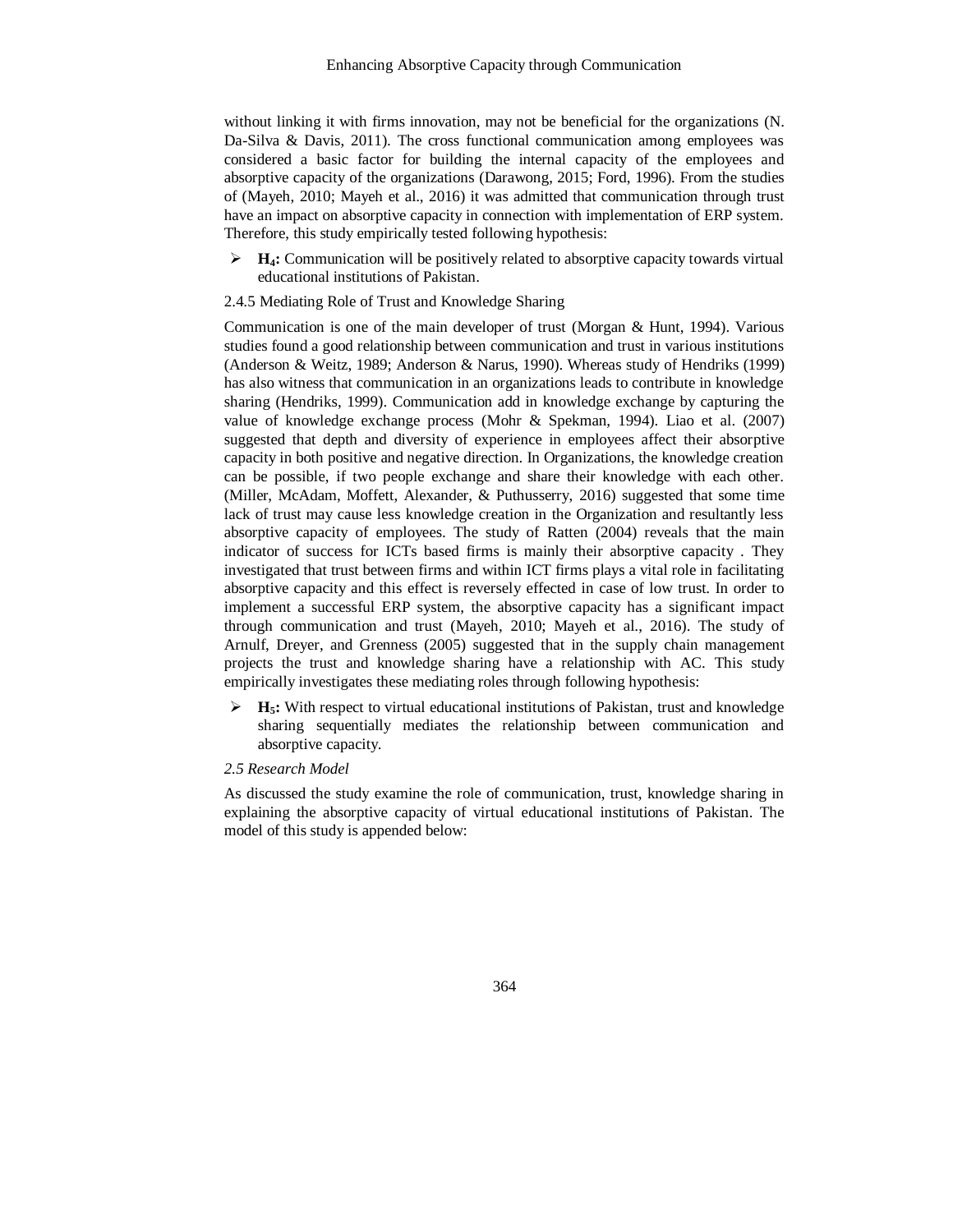

**Figure 1: Research Model**

# **3. Research Methodology**

This research statistically analyzed the role of communication on absorptive capacity in virtual educational institutions of Pakistan. The mediating role of two other variables i.e. trust and knowledge sharing has been analyzed in the said relationship. The Primary data for this research was collected through online survey i.e. Questionnaires that contained 34 items on variables and 10 items for demographic information. This research divided the questionnaire in 02 parts. The  $1<sup>st</sup>$  part is about the demographic information and  $2<sup>nd</sup>$  part is about the underlying variables. Keeping in view of variables, total 34 questions has been drawn by researchers as mentioned in measurement table 1. The target population of the study is all employees of two distance-based universities in Pakistan. One is Virtual University of Pakistan (VU) and second is Allama Iqbal Open University (AIOU). [Velicer and Fava \(1998\)](#page-26-10) proposed "rule of 10"; which explains that appropriate sample size of the study, has to be ten times the number of items in the study. Keeping in view the suggestion suggested b[y Velicer and Fava \(1998\);](#page-26-10) 350 questionnaires were distributed among respondents. 272 questionnaires were received back; 78% is recorded as a response rate. Five responses were deleted, as they were found as incomplete due to missing data. A total 267 responses has been used for data analysis of this research.

## *3.1 Measures*

For the current research, instruments (appendix-I) developed and tested by past researchers were adopted. The measures were found with good reliabilities. As it is generally accepted that already tested measures leads to enhance the significance of the research findings [\(Eisenhardt, 1989;](#page-21-12) [Ioannidis, 2005\)](#page-22-9). Further, it also lessen the likelihood of instrumentation intimidation (Einarsen [et al., 2009\)](#page-21-13). Measurement table along with reliability factor is also given below. A seven (07) point Likert scale was used.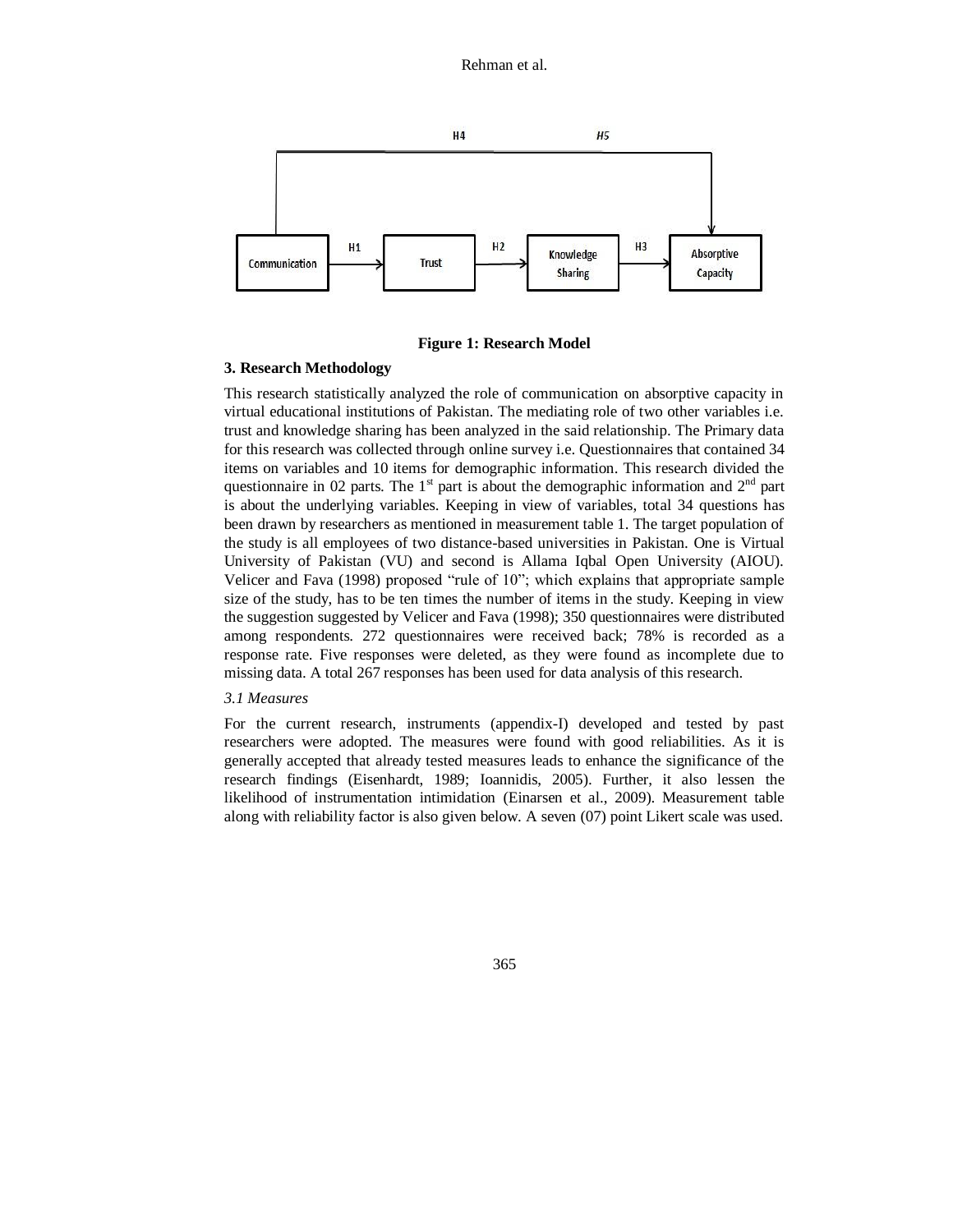#### Enhancing Absorptive Capacity through Communication

| No. | <b>Variables</b>                              | <b>Scale</b> | <b>Item</b>    | <b>Reliability</b> | <b>Reference</b>              |
|-----|-----------------------------------------------|--------------|----------------|--------------------|-------------------------------|
|     | Communication                                 | $1 - 7$      | 05             | 0.84               | (Wu et al., 2006)             |
| 2   | Trust                                         | $1 - 7$      | 04             | 0.87               | $-DO-$                        |
| 3   | Knowledge Sharing                             | $1 - 7$      | 04             | 0.93               | Thomas and<br>Laurence, 1998) |
| 4   | <b>Absorptive Capacity</b>                    |              |                |                    | $-DO-$                        |
| 4.1 | Acquisition of<br>Potential Capacity          | $1 - 7$      | 06             | 0.79               | (Jansen et al.,<br>2005)      |
| 4.2 | Assimilation of<br>Potential Capacity         | $1 - 7$      | 0 <sup>3</sup> | 0.76               | $-$ DO $-$                    |
| 4.3 | Transformation of<br><b>Realized Capacity</b> | $1 - 7$      | 06             | 0.72               | $-DO-$                        |
| 4.4 | Exploitation of<br><b>Realized Capacity</b>   | $1 - 7$      | 06             | 0.73               | $-$ DO $-$                    |

**Table 1: Measurement Table**

*3.2 Data Analysis*

For data analysis we use MS Excel, SPSS (V.22), AMOS (V.20) and PROCESS developed by (Hayes, 2013).

## **4. Results**

#### *4.1 Measurement Model Evaluation*

## 4.1.1 Initial Measurement Model Evaluation

In order to ensure sample adequacy, this study conducted KMO and Bartlett's Test and its value was found as 0.907 (acceptable between 0.8 to 01). Hence, responses of 267 employees were found adequate for further analysis. In this research, a test named as ―Confirmatory Factor Analysis (CFA)‖ was conducted. The main purpose behind CFA test was to identify the items of measures that represent the study concepts. In this regard following tests were conducted.

"Chi-square test (also written as  $x^2$ ) is performed in order to measure the difference of covariance in observed and estimated variables. It has a formula like  $x^2 = (N-1)$  to calculate the values.

In this study, the initial test for chi-square showed the value 1228.956 and value for Degree of Freedom (DF) is 2.377. Here DF is defined as "the information in shape of mathematical values available for estimating the model"(Hair [et al., 2009\)](#page-22-10).

The study also conducted the tests named as "Goodness-of-fit (GOF)". These test suggested the controls on estimated values over observed values. In this research these tests used to specify that how research model reproduced the covariance between factors of latent variable. The covariance of estimated over the observed variables was described in GOF model or it can also be explained that it summarized the difference between values expected under the research model and observed values [\(Hair et al., 2009\)](#page-22-10). Following tests were run in AMOS 20 to analyze GOF model:

A test named as RMSEA is an abbreviation of "Root Mean Square Error of Approximation" was applied in this study. This test was used to analyze misfit / fit of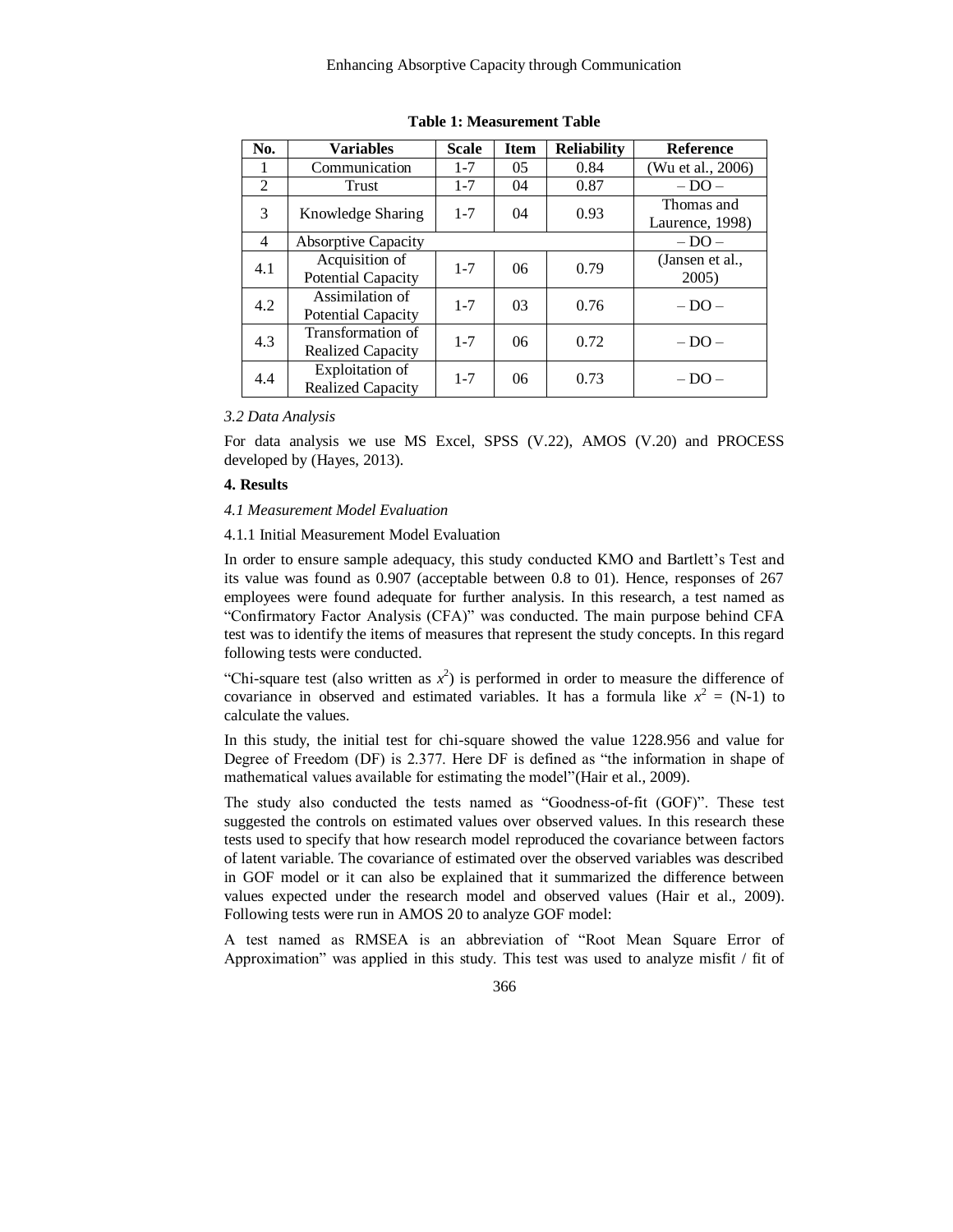population used in this research. Under this test, the values which are closer to 0 is accepted as superior for model fit. Various researches also told that value <0.05 along with 95% confidence interval has considered as an acceptable model fit. In this research, the RMSEA value at initial measurement showed 0.072 and this is not a good fitted model. This study has also conducted a test named GFI which is an abbreviator of ―Goodness of fit Index. The researcher told GFI is also used to measure a model fit between the research hypothesis and proportion of covariance in data matrix [\(Kline,](#page-22-11)  [2011\)](#page-22-11). Some other researchers [\(Jöreskog, 2004;](#page-22-12) Moustaki [et al., 2004\)](#page-24-14) inserted that "GFI estimations compared the tested model of research with no model at all". In this research, a value of 0.763 was reported as GFI in initial measurement model which is not good. Researcher accepted that GFI must be >0.85.

A test named as "Comparative Fit Index (CFI) was also performed in this research. It is also named as "The Bentler Comparative Fit Index (CFI)". This test is mostly used to compare the specific model with some alternatives. The value >0.90 accepted as a model best fitted [\(Hair et al., 2009\)](#page-22-10). In this study, a value of 0.815 was reported at the initial measurement model which is lower as compared to acceptable values.

4.1.2 Final Measurement Model Evaluation

After reviewing the initial measurement model and fit indices results, the model was reestimated for acceptable / better results. Modification indices (MI) were analyzed, that helped in identifying the problematic indications. Hence, three items of dependent variable i.e. Absorptive Capacity (AC3, AC10 and AC21) were deleted. Validity test was conducted to estimate and measure the correctness of concept used in the research model [\(Hair et al., 2009\)](#page-22-10). This test also used by other researcher for testing hypothetical concept [\(Kline, 2011\)](#page-22-11).

In performing the test for construct validity two sub categories i.e. Convergent and discriminant validity were examined. As reported by [\(Kline, 2011\)](#page-22-11) that Convergent validity describe the level of indication of latent construct in sharing the proportion of variance in common. Whereas the discriminant validity describe the level of construct is distinct from other constructs [\(Hair et al., 2009\)](#page-22-10).

For tests of comparative fit index (CFI), TLI, NFI, and incremental fit index (IFI) etc. top researches [Byrne and VD-Vijver \(2010\)](#page-20-14) has suggested that the values should be >0.90. However, the value of all these tests if ranging between any value of 0.80 and 0.89 shall be considered marginal fit and values between 0.60 and 0.79 shall be considered as a poor fit and value < 0.60 as a very poor fit. The author further suggested that for the purpose of RMSEA test, the value less than 0.05 is considered as good and value ranging between 0.05 and 0.08 as a reasonable fit and value between 0.08 and 1.0 as a poor fitl and any value from 1.0 is a very poor fit (Hooper [et al., 2008\)](#page-22-13).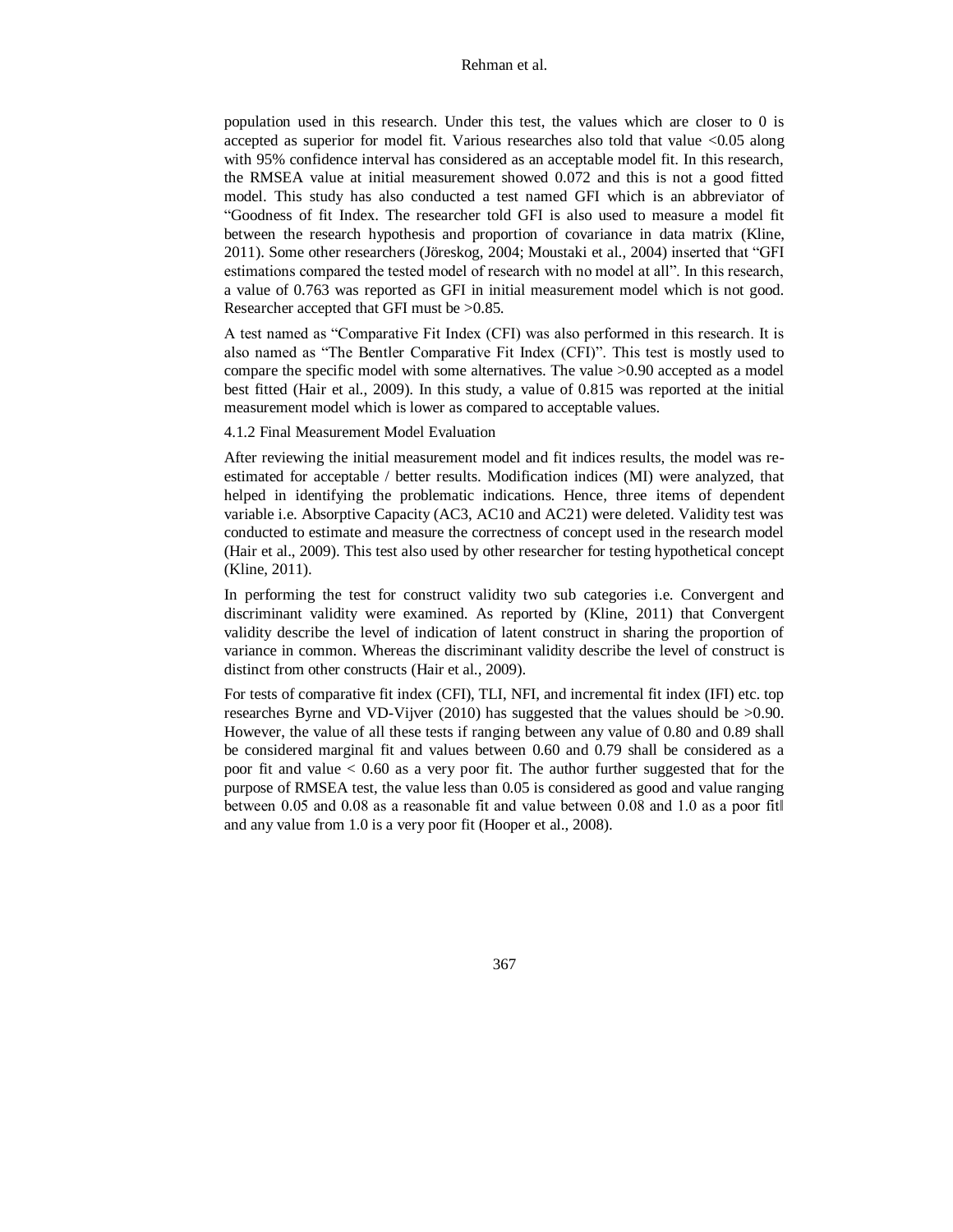|               | <b>Initial</b><br><b>Measurement</b><br><b>Model Estimation</b> | Final<br><b>Measurement</b><br>Model<br><b>Estimation</b> | <b>Status</b> | <b>Structure</b><br><b>Measurement</b><br>Model<br><b>Estimation</b> |
|---------------|-----------------------------------------------------------------|-----------------------------------------------------------|---------------|----------------------------------------------------------------------|
| Chi-square    | 1228.956                                                        | 629.391                                                   | Improved      | 737.284                                                              |
| (x2)          |                                                                 |                                                           |               |                                                                      |
| x2/df         | 2.377                                                           | 1.570                                                     | Improved      | 1.825                                                                |
| <b>CFI</b>    | 0.815                                                           | 0.932                                                     | Improved      | 0.901                                                                |
| TLI           | 0.799                                                           | 0.921                                                     | Improved      | 0.886                                                                |
| IFI           | 0.817                                                           | 0.933                                                     | Improved      | 0.903                                                                |
| <b>NFI</b>    | 0.721                                                           | 0.835                                                     | Improved      | 0.807                                                                |
| <b>GFI</b>    | 0.763                                                           | 0.866                                                     | Improved      | 0.854                                                                |
| AGFI          | 0.727                                                           | 0.835                                                     | Improved      | 0.820                                                                |
| <b>RAMSEA</b> | 0.072                                                           | 0.046                                                     | Improved      | 0.056                                                                |

| <b>Table 2: Initial, Final and Structure Measurement Model</b> |  |  |  |  |
|----------------------------------------------------------------|--|--|--|--|
|----------------------------------------------------------------|--|--|--|--|

This study used AMOS (20) to perform all tests for validity and reliability. [Gaskin \(2012\)](#page-21-14) has issued a statistical tools packages; (macro file) to test reliabilities and validities. This study has also used the said statistical tool package to check discriminant validity, convergent validity, and composite reliability. Correlation values are depicted in below table 3. In order to analyze the level of consistent measure in measuring what is intended to be measured, the reliability test is required. This test described the consistency of the results across various times. This study also conducted the test for two sub-categories of reliabilities i.e. composite reliability and Cronbach alpha. The test named as "Composite Reliability (CR)" is used for measuring the reliability (Bacon [et al., 1995;](#page-19-10) [Wellard, 2017\)](#page-26-7) and it should be above 0.70. Cronbach's alpha (CA) test conducted to quantify the scale of reliabilities [\(Sekaran, 2000\)](#page-25-11). Under CA test, all reliabilities are  $> 0.65$  which shown good internal consistency. The focus was on two measures of reliability: CA which is widely applied whereas CR is more general measure in its use [\(Peterson & Kim, 2013\)](#page-24-15). Both CR and CA were found acceptable on the same definition of reliability with Minor assumptions. CR measure belongs to a generic framework of modeling while CA is based on the classical true score model of psychometrics. The purpose of using CR along with CA is that CA is shown some restriction in measurement of special cases [\(Raykov, 1998a\)](#page-25-12). According to the simulation experiments, the statistical properties of CR measure proved to be more acceptable [\(Bacon et al., 1995\)](#page-19-10). Conversely, the study revealed additional evidence concerning the unsuitability of CA as a measure of reliability. The results suggest that CR measure of reliability should supersede CA in all applications (Da-Silva [et al., 2000;](#page-20-15) Hair [et al., 2011;](#page-22-14) [Raykov, 1998a,](#page-25-12) [1998b\)](#page-25-13).

|  |  |  |  |  | Table 3: Validities, Reliabilities, Mean, Standard Deviation and Correlation |  |
|--|--|--|--|--|------------------------------------------------------------------------------|--|
|  |  |  |  |  |                                                                              |  |

|             | CR    | <b>CA</b> | <b>AVE</b> | Mean   | S.D     | <b>COMM</b> | <b>Trust</b> | KS        | AC      |
|-------------|-------|-----------|------------|--------|---------|-------------|--------------|-----------|---------|
| <b>COMM</b> | 0.828 | 0.793     | 0.500      | 6.0037 | 0.80365 | (0.705)     |              |           |         |
| Trust       | 0.805 | 0.772     | 0.509      | 6.1339 | 0.69579 | $0.549**$   | (0.713)      |           |         |
| KS          | 0.907 | 0.787     | 0.713      | 6.0637 | 0.74160 | $0.454**$   | $0.459**$    | (0.844)   |         |
| AC          | 0.974 | 0.884     | 0.905      | 5.6392 | 0.78985 | $0.542**$   | $0.581**$    | $0.493**$ | (0.951) |

Note: CR\* composite reliability, AVE\* Average Variance Extracted, COMM\* Communication, KS\* Knowledge Sharing, AC\* Absorptive Capacity. Values mentioned with \*\* are correlation values.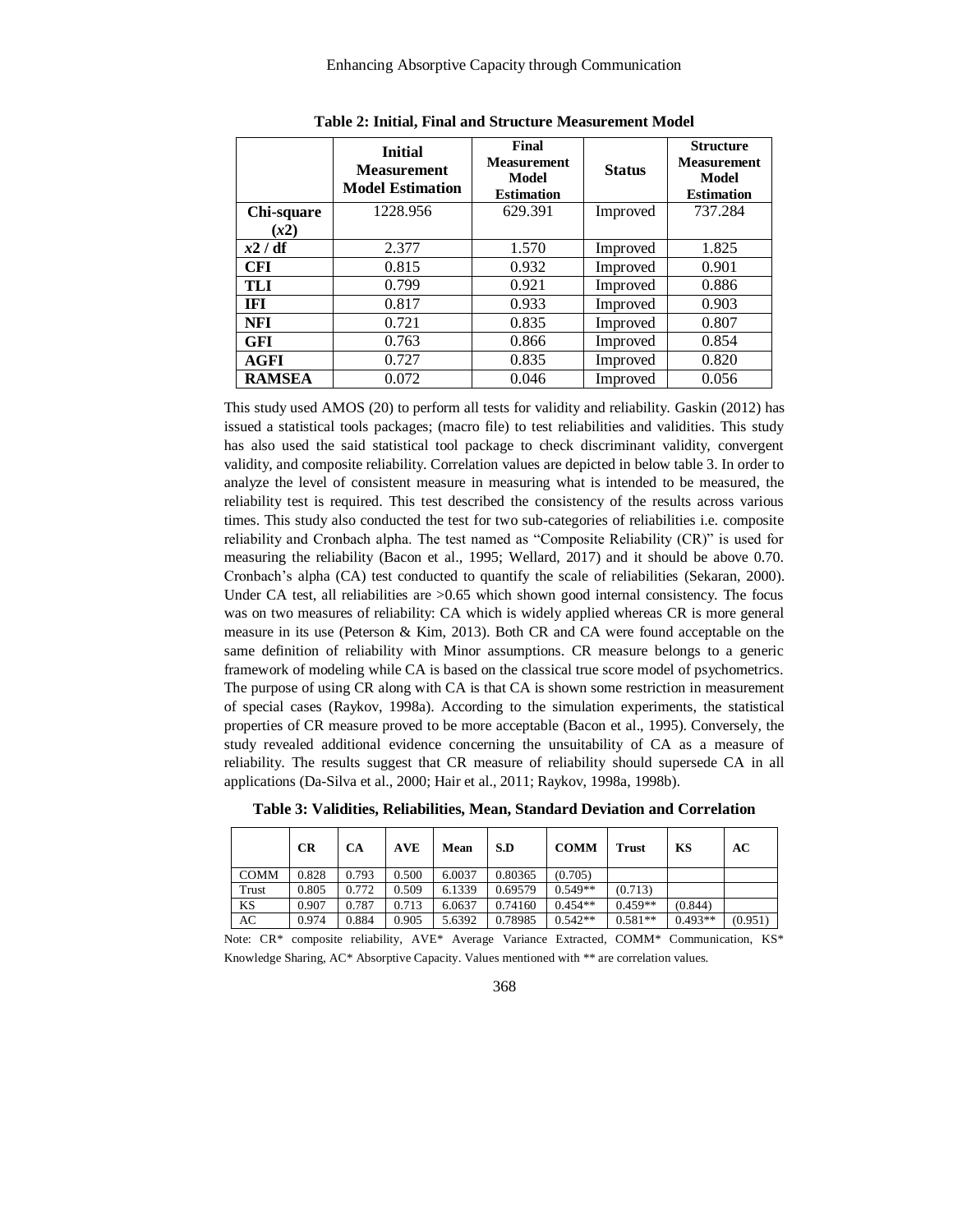This study conducted discriminant validity test by calculating average variance extracted for every pair of constructs of this research and by comparing its values with square of correlation between constructs. Based upon the results, it is indicated that all constructs are different from one another. It is shown as a diagonal values enclosed in the bracket.

In order to measure correlation between variables studied in this research, Bi-variate analysis has been made. The study has also get mean values of communication, trust, knowledge sharing and absorptive capacity to conduct required test in SPSS file. Above mentioned table 3 showed the results of bi-variate analysis. This described that all the variables studied under this research are significantly correlated. Communication is positively correlate with trust ( $r=0.55$  p $<0.01$ ) with knowledge sharing ( $r=0.45$  p $<0.01$ ) and with absorptive capacity  $(r=0.54 \text{ p} < 0.01)$ . The mediating variable - I i.e. trust has also positive correlation with knowledge sharing  $(r=0.46 \text{ p} < 0.01)$  and with absorptive capacity  $(r=0.58 \text{ p} < 0.01)$ . The mediating variable i.e. knowledge sharing was also found significantly correlated with absorptive capacity ( $r = .49$  p<0.01).

# *4.2 Descriptive Analysis*

Table 4 depicts the results of descriptive statistics of this study.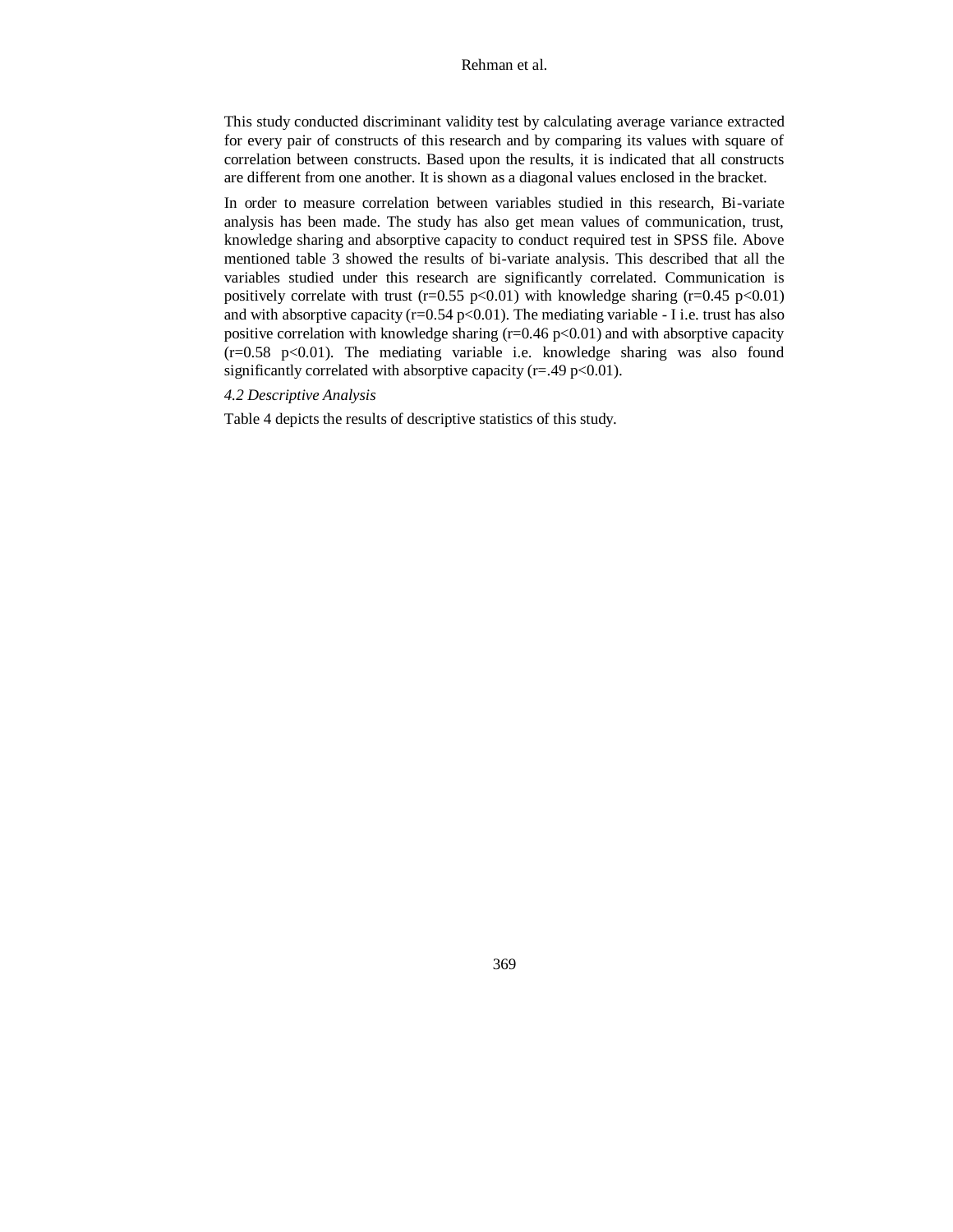## Enhancing Absorptive Capacity through Communication

| Sr.<br>No. | <b>Demographics</b> | <b>Sub-Categories</b>                                                                                                 | $\frac{0}{0}$ | <b>Mean</b> | <b>SD</b> |
|------------|---------------------|-----------------------------------------------------------------------------------------------------------------------|---------------|-------------|-----------|
|            |                     |                                                                                                                       |               |             |           |
| 01         | Gender              | Male                                                                                                                  | 62%           | 1.38        | 0.49      |
|            |                     | Female                                                                                                                | 38%           |             |           |
|            |                     |                                                                                                                       |               |             |           |
| 02         |                     | 20-30                                                                                                                 | 31%           |             |           |
|            | Age                 | 31-40                                                                                                                 | 53%           | 2.87        | 0.72      |
|            |                     | $41 - 50$                                                                                                             | 14%           |             |           |
|            |                     | 51 and above                                                                                                          | 2%            |             |           |
| 03         | Designation         | Level-I (Director/HOD/<br>Principal/Incharge/<br>Regional Incharge)<br>Level-II (Administrator/<br>Manager/Assistant) | 27%<br>39%    | 2.51        | 1.62      |
|            |                     | Faculty members                                                                                                       | 34%           |             |           |
|            | Education           | Masters and below                                                                                                     | 57%           |             | 1.21      |
| 04         |                     | M.Phil                                                                                                                | 33%           | 3.5         |           |
|            |                     | PhD                                                                                                                   | 10%           |             |           |
|            |                     |                                                                                                                       |               |             |           |
|            |                     | <b>Management Sciences</b>                                                                                            | 40%           |             |           |
| 05         | Specialization      | <b>Computer Sciences</b>                                                                                              | 22%           | 3.36        | 2.87      |
|            |                     | <b>Social Sciences</b>                                                                                                | 16%           |             |           |
|            |                     | Others                                                                                                                | 22%           |             |           |
|            |                     |                                                                                                                       |               |             |           |
|            |                     | $1 - 5$                                                                                                               | 20%           |             |           |
|            | <b>Total Work</b>   | $6 - 10$                                                                                                              | 52%           |             |           |
| 06         | Experience          | $11 - 15$                                                                                                             | 20%           | 2.19        | 0.95      |
|            |                     | 16-20                                                                                                                 | 4%            |             |           |
|            |                     | $21 - 25$                                                                                                             | 3%            |             |           |
|            |                     | 26-30                                                                                                                 | 1%            |             |           |

**Table 4: Respondents Profile Statistics (Percentage, Mean & SD)**

4.2.1 One-Way Analysis of Variance (ANOVA)

Gender, age, designation, education, specialization and total work experience were proposed as a control variable for this study. The ANOVA test results showed in Table 5 discovered that gender (F= 1.194, p = 0.275), age (F= 0.812, p = 0.368), designation (F= 0.131,  $p = 0.717$ ), education (F= 0.023,  $p = 0.881$ ), specialization (F= 1.040,  $p = 0.309$ ) and total work experience (F= 0.065, p = 0.798) were found insignificant**.**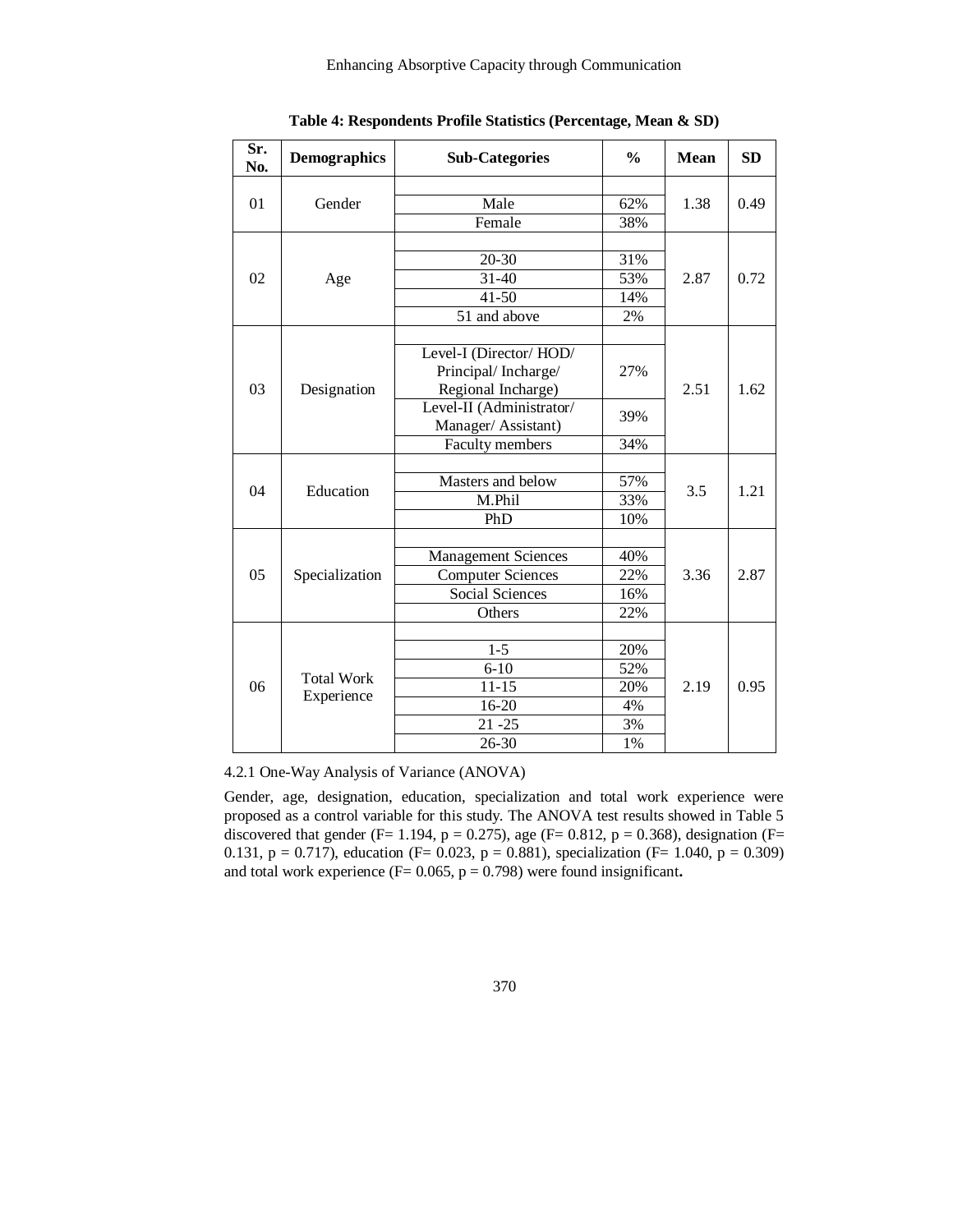|                                 |                           | Sum of<br><b>Squares</b> | Df  | <b>Mean</b><br><b>Square</b> | F     | Sig.  |
|---------------------------------|---------------------------|--------------------------|-----|------------------------------|-------|-------|
|                                 | Between<br>Groups         | 0.744                    | 1   | 0.744                        |       |       |
| Gender                          | Within Groups             | 165.202                  | 265 | 0.623                        | 1.194 | 0.275 |
|                                 | Total                     | 165.947                  | 266 |                              |       |       |
|                                 | <b>Between</b><br>Groups  | 0.507                    | 1   | 0.507                        |       |       |
| Age                             | <b>Within Groups</b>      | 165.440                  | 265 | 0.624                        | 0.812 | 0.368 |
|                                 | Total                     | 165.947                  | 266 |                              |       |       |
|                                 | Between<br>Groups         | 0.082                    | 1   | 0.082                        |       | 0.717 |
|                                 | Designation Within Groups | 165.864                  | 265 | 0.626                        | 0.131 |       |
|                                 | Total                     | 165.947                  | 266 |                              |       |       |
|                                 | Between<br>Groups         | 0.014                    | 1   | 0.014                        |       | 0.881 |
| Education                       | Within Groups             | 165.933                  | 165 | 0.626                        | 0.023 |       |
|                                 | Total                     | 165.947                  | 266 |                              |       |       |
| Specializatio <sup>Croups</sup> | Between                   | 0.649                    | 1   | 0.649                        |       |       |
| n                               | Within Groups             | 165.298                  | 265 | 0.624                        | 1.040 | 0.309 |
|                                 | Total                     | 165.947                  | 266 |                              |       |       |
| <b>Total Work</b>               | <b>Between</b><br>Groups  | 0.041                    | 1   | 0.041                        |       |       |
| Experience                      | Within Groups             | 165.91                   | 265 | 0.626                        | 0.065 | 0.798 |
|                                 | Total                     | 165.95                   | 266 |                              |       |       |

**Table 5: ONE WAY ANOVA**

# *4.4 Regression Analysis*

Mediation analysis was conducted using PROCESS developed by [Hayes \(2013\).](#page-22-15) All hypotheses were tested by using said PROCESS and direct and indirect paths were analyzed. The study has reported the regression results in terms of Beta values, S.E values, T values and P values. Hayes Model No. 6 was used in this research to test the relationships. Through model 6, this research conducted a sequential mediation regressions analysis. By using Model 06, it is checked that how communication effect the absorptive capacity and how trust and knowledge sharing sequentially mediate this relationship. Following are results mediation analysis:

The results in below table 6 and Figure 2 shows that COMM has a positive and significant relationship with trust ( $\beta$ =0.475 p <0.001) and an significant relationship with KS ( $\beta$ =0.2691, p<0.001). Moreover a significant relationship exist between trust and KS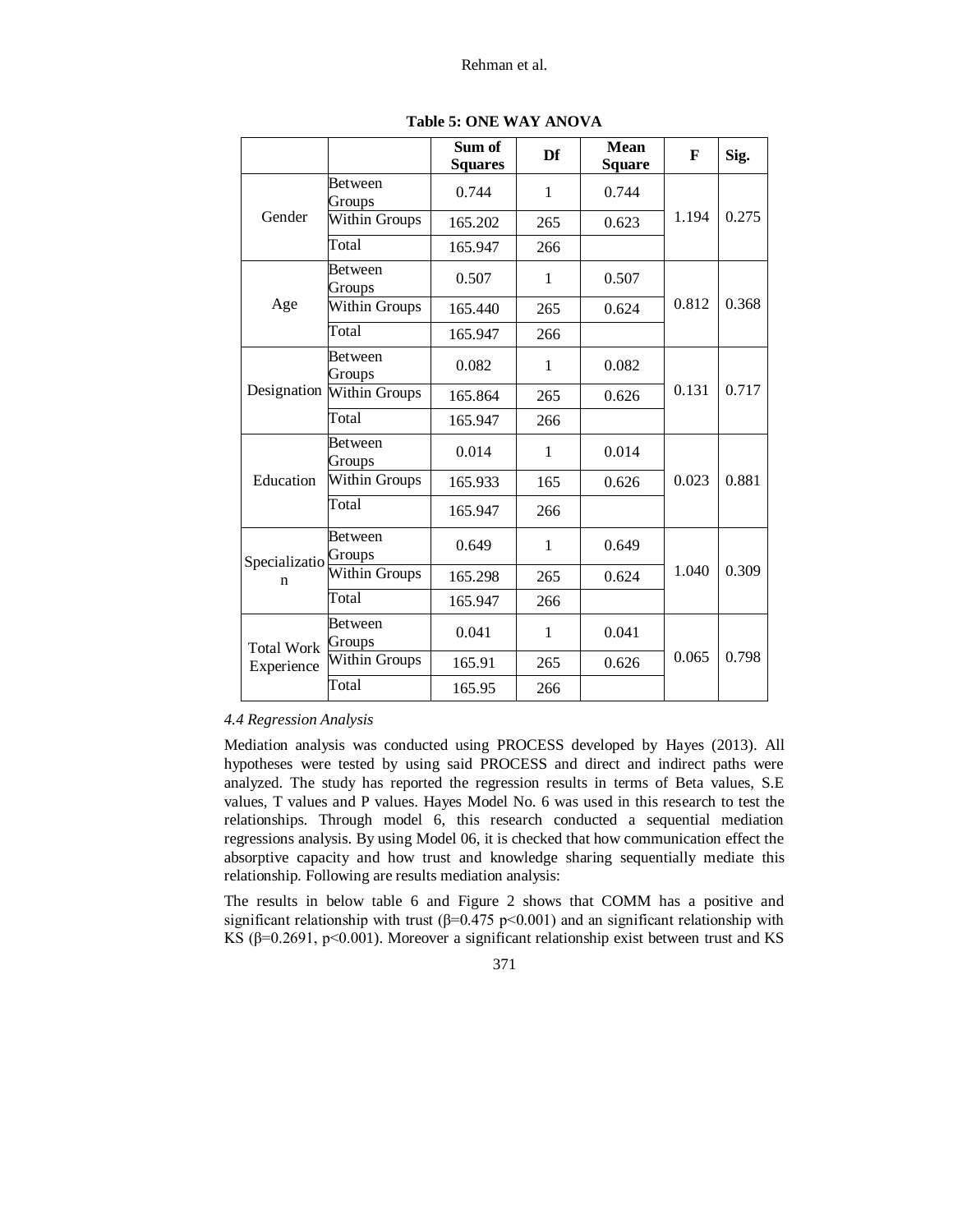(β=0.3197 p<0.001); trust and AC (β=0.3735 p<0.001); KS and AC (β=0.236 p<0.001). The direct effect of COMM on AC also depicted a significant relationship ( $\beta$ = 0.251, p<0.001). The bootstrap total indirect effect in table 6 reveals that effect of communication on absorptive capacity through trust and knowledge sharing is also significant (B 0.2817, SE 0.0610, LLCL 0.1705 and ULCL 0.4080). Moreover, the limits for bootstrapping confidence interval (both upper and lower), does not include Zero (0) in result.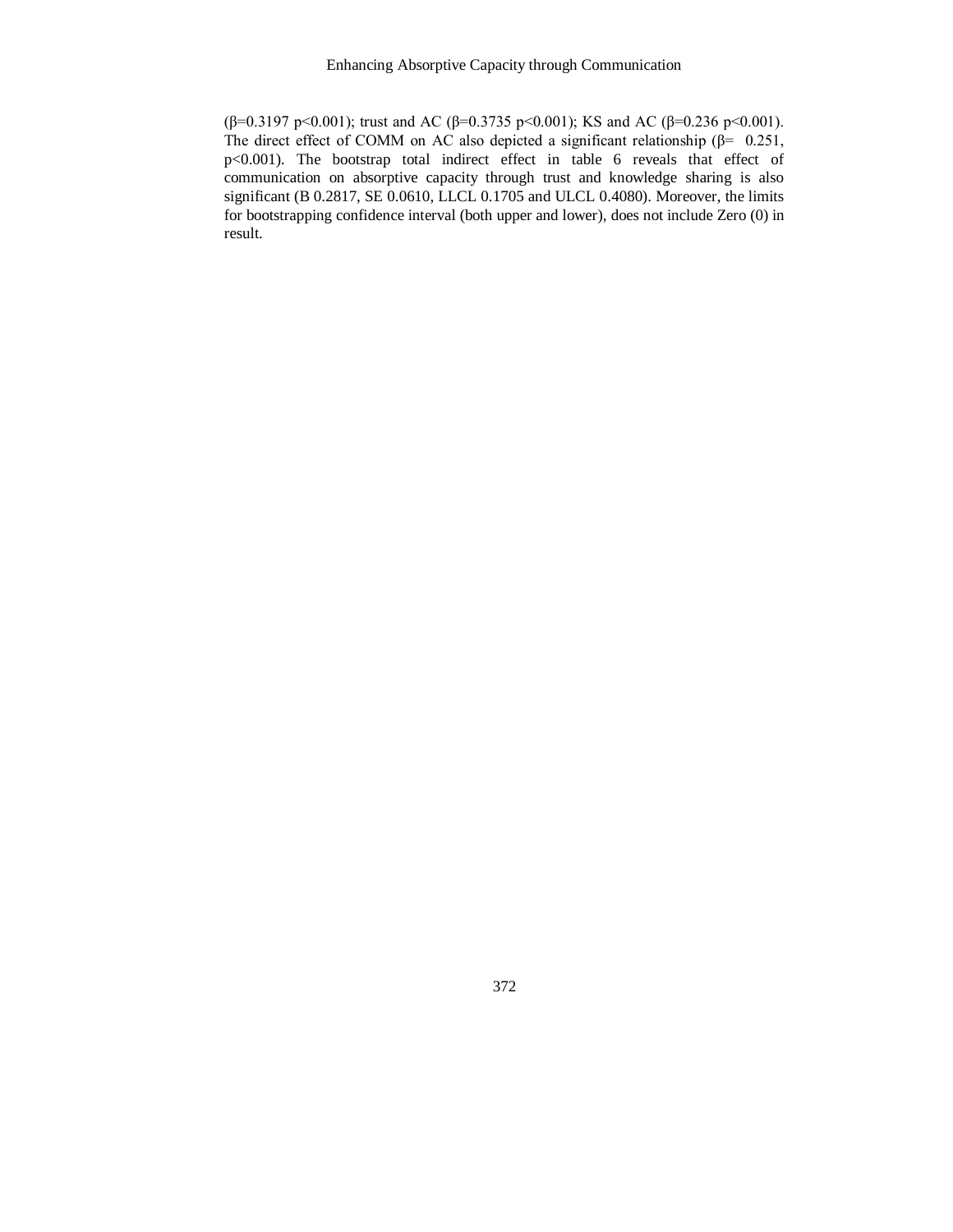|                                   |                                                                                                                                                                                                                           |               | B                 | <b>SE</b>       | T               | P           |
|-----------------------------------|---------------------------------------------------------------------------------------------------------------------------------------------------------------------------------------------------------------------------|---------------|-------------------|-----------------|-----------------|-------------|
| <b>Indirect</b><br>Effect (a1)    | $Commonization \rightarrow Trust$<br>Independent Variable $\rightarrow$ Mediator 1                                                                                                                                        |               | 0.475             | 0.045           | 10.68<br>5      | ***         |
| <b>Indirect</b><br>Effect $(a2)$  | Communication<br>$\rightarrow$<br>Sharing<br>Independent Variable $\rightarrow$ Mediator 2                                                                                                                                | Knowledge     | 0.267             | 0.058           | 4.599           | ***         |
| <b>Indirect</b><br>Effect $(d)$   | Trust $\rightarrow$ Knowledge Sharing<br>Mediator $1 \rightarrow$ Mediator 2                                                                                                                                              |               | 0.319             | 0.067           | 4.766           | $***$       |
| <b>Indirect</b><br>Effect $(b1)$  | Trust $\rightarrow$ Absorptive Capacity<br>Mediator $1 \rightarrow$ Dependent Variable                                                                                                                                    |               | 0.385             | 0.065           | 5.913           | ***         |
| <b>Indirect</b><br>Effect $(b2)$  | Knowledge Capacity $\rightarrow$ Absorptive<br>Capacity<br>Mediator $2 \rightarrow$ Dependent Variable                                                                                                                    |               | 0.236             | 0.057           | 4.125           | ***         |
| <b>Direct Effect</b><br>(C Prime) | Communication $\rightarrow$<br>Capacity<br>Independent Variable $\rightarrow$ Dependent<br>Variable                                                                                                                       | Absorptive    | 0.251             | 0.056           | 4.470           | ***         |
| <b>Total Effect</b><br>(C)        | Communication<br><b>Trust</b><br>$\rightarrow$<br>Knowledge Sharing $\rightarrow$ Absorptive<br>Capacity<br>Independent Variable $\rightarrow$ Mediator 1<br>$\rightarrow$ Mediator 2 $\rightarrow$ Dependent<br>Variable | $\rightarrow$ | 0.533             | 0.050           | 10.49<br>9      | ***         |
|                                   | "Bootstrap result for total indirect effect i.e. from communication to Absorptive<br>capacity through trust and knowledge sharing"                                                                                        |               |                   |                 |                 |             |
| <b>Boot</b>                       |                                                                                                                                                                                                                           |               | <b>SE</b>         | <b>LLC</b><br>L |                 | <b>ULCL</b> |
|                                   | Communication $\rightarrow$ Trust $\rightarrow$ Knowledge<br>Sharing $\rightarrow$ Absorptive Capacity                                                                                                                    | 0.2817        | 0.061<br>$\theta$ | 5               | 0.170<br>0.4080 |             |

**Table 6: Regression Results & Bootstrapping Confidence Interval**



**Figure 2: Statistical Diagram on Sequential Mediation; Depicting the Influence of Communication on Absorptive Capacity, Mediated By Trust and Knowledge Sharing**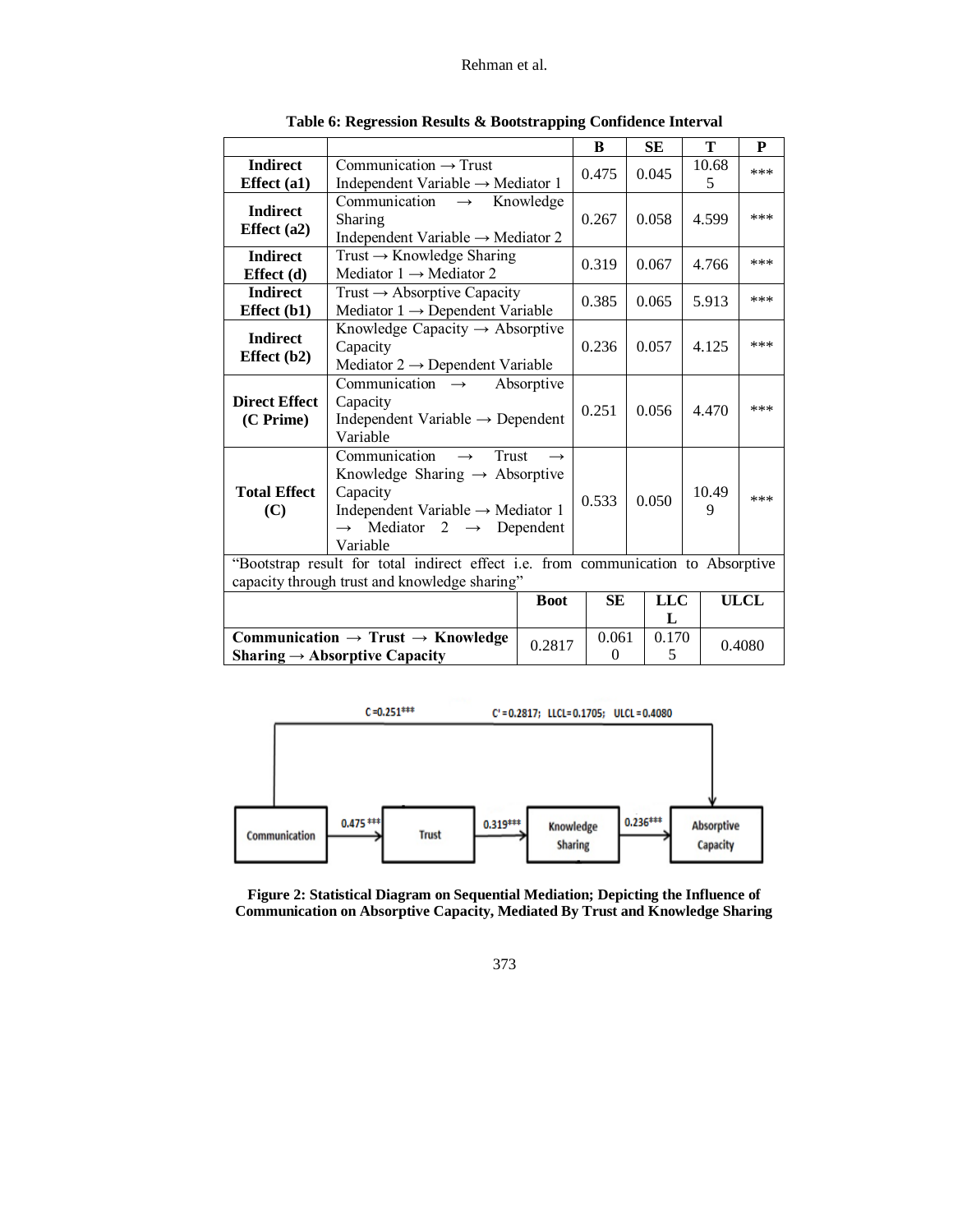## **5. Discussion**

#### *5.1 Major Findings*

Five hypotheses were prepared for this research and based upon the empirical results; all the five hypotheses were accepted. This research found that communication has a positive and significant relationship with absorptive capacity. Hence, communication among employees of virtual educational institutions helps them to develop the absorptive capacity. Study results depicted that employees of virtual educational institutions have frequently interact with each other through virtual connections to solve day to day as well as job related issues and employees share their experience to address challenges. The organizations need to create opportunities of communication among employees to develop their absorptive capacity.  $H_4$  of this study is related to this insertion and also claimed that communication has a positively impact on absorptive capacity ( $\beta$ = 0.251, p<0.001). Before this study, although findings and debate of the researchers was available to find a direct link between communication and absorptive capacity. The cross functional communication among employees was considered a basic factor for building the internal capacity of the employees and absorptive capacity of the organizations [\(Darawong, 2015;](#page-20-2) [Ford, 1996\)](#page-21-11). From the studies of [\(Mayeh, 2010;](#page-23-13) [Mayeh et al., 2016\)](#page-24-0) it was admitted that communication, trust and absorptive capacity of the organizations have a significant impact on the organizational capacity for implementation of ERP system. Now this is a first study that found a direct link of communication and absorptive capacity in virtual educational institutions. This study proved that communication among employees leads to develop an absorptive capacity in virtual educational institutions.

This paper also investigated that communication have significantly positively related to trust towards virtual educational institutions. It means that when virtual employees communicate with each through virtual connections, trust is a major factor to believe that the given communication is right and in the best interest of the institution. Therefore, an organization needs to increase the level of communication so the level of trust can also be increased and vice versa. The statistical results of H<sub>1</sub> ( $\beta$ =0.475 p<0.001) have also supported the previous studies claiming that communication takes place with a better level of trust between the receiver and sender. [Homans \(1958\)](#page-22-16) have found this relationship among small teams, [Allert and Chatterjee \(1997\)](#page-19-11) have found this relationship among groups and [Ruppel and Harrington \(2000\)](#page-25-8) have found this relationship among Organizations. This study is the first study which has found the positive and significant relationship of communication and trust in virtual universities.

Through the preset study, it is pointed out that the employees of virtual educational institutions of Pakistan have showed their will for knowledge sharing among virtual members. On the basis of empirical results, one can easily believe that trust is either a bridge or a barrier in the way of knowledge sharing. The knowledge sharing will take place in presence of highly trusted environment among the virtual employees and vice versa.  $H_2$  projected that trust is significantly and positively related to knowledge sharing. The statistical results, in this regard, proven that trust is significantly and positively relate with knowledge sharing in virtual educational institutions of Pakistan ( $\beta$ =0.319 p<0.001). This study also proven various earlier studies i.e. [\(Berkes, 2009;](#page-20-16) Tom [et al., 2012\)](#page-26-12) and [\(Hsu et al., 2007;](#page-22-7) [Usoro et al., 2007\)](#page-26-9) which have already found this relationship in various other sectors.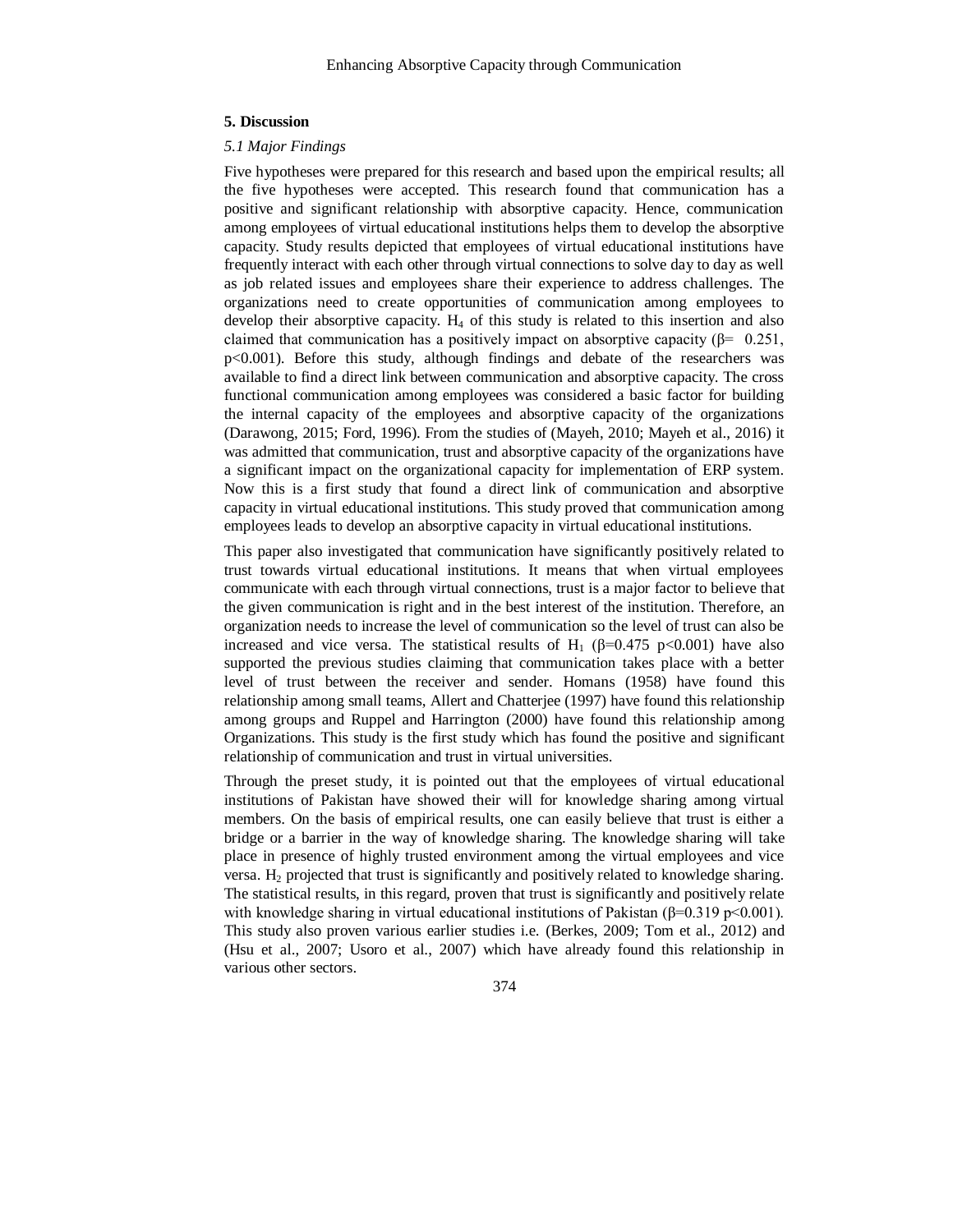The employees of virtual educational institution have given their opinion in favour of this new insertion in existing research that better knowledge sharing behavior leads to a better level of absorptive capacity and vice versa.  $H_3$  of this research claimed that knowledge sharing is significantly and positively related to absorptive capacity. This insertion also accepted ( $\beta$ =0.236 p<0.001). Results revealed that employees of virtual educational institutions of Pakistan have a behavior of knowledge sharing to develop the absorptive capacity of the employees of the institutions. The respondent claimed that they have energetically shared their expertise and knowledge with each other. The study of [\(Levin](#page-23-14) [et al., 2002\)](#page-23-14) has also revealed that the knowledge sharing was more effective when the knowledge recipient have an ability to understand such knowledge and this understanding would leads to develop the absorptive capacity of the employees. Further, in the studies of (Rafique [et al., 2018,](#page-25-14) [2019\)](#page-25-15) the knowledge sharing was found a significant and positive predictor of absorptive capacity of employees in pharmaceutical industry of Pakistan. Now this study also empirically identified that in an organizational setup the knowledge sharing among virtual employees has a significant and positive relationship with absorptive capacity in virtual universities of Pakistan.

It is a first study, which proved that trust and knowledge sharing have sequentially mediated the relationship between communication and absorptive capacity. Through this present study, it is proved that communication can be accepted under a trusted behavior, knowledge sharing can also be done through trusted behavior and all this sequence leads to develop the absorptive capacity of employees of virtual educational institutions of Pakistan.  $H<sub>5</sub>$  is also related to this insertion. The results of all other variables are given in above findings except communication and knowledge sharing. The study of [\(Al-Nahyan](#page-19-12) [et al., 2019\)](#page-19-12) found a positive impact of communication on knowledge sharing for construction industry. The statistical results stated that the bootstrap total indirect effect in above table 6 reveals effects of communication on absorptive capacity through trust and knowledge sharing was also significant (B 0.2817, SE 0.0610, LLCL 0.1705 and ULCL 0.4080). The bootstrap confidence intervals, both upper and lower, have not included Zero (0) in results and it indicated that mediation existed among variables.

## *5.2 Research Implications*

First, this research has extended the existing body of literature in the field of organizational knowledge management and different dimensions of behavior sciences i.e. communication and trust. These dimensions of behavioral sciences have tested for across behavioral theories i.e absorptive capacity. Second, this study provides significant support to the social exchange theory by arguing that in Pakistan, building of absorptive capacity in the employees of virtual universities is an exchange relationship. Virtual universities need to provide its employees a communication mechanism under trustworthy and knowledge sharing environment and in exchange absorptive capacity of the employees will be increased. Third, the findings of this study are also supported through theory of knowledge creation [\(Nonaka & Konno, 1998;](#page-24-7) [Nonaka & Toyama,](#page-24-16)  [2015\)](#page-24-16). As more the individual contexts i.e. communication in trustworthy environment is increased among employees of virtual universities in Pakistan along with an increase in their shared context i.e. knowledge sharing will leads to increase their absorptive capacity. Fourth, this study is a leading study on virtual universities in context to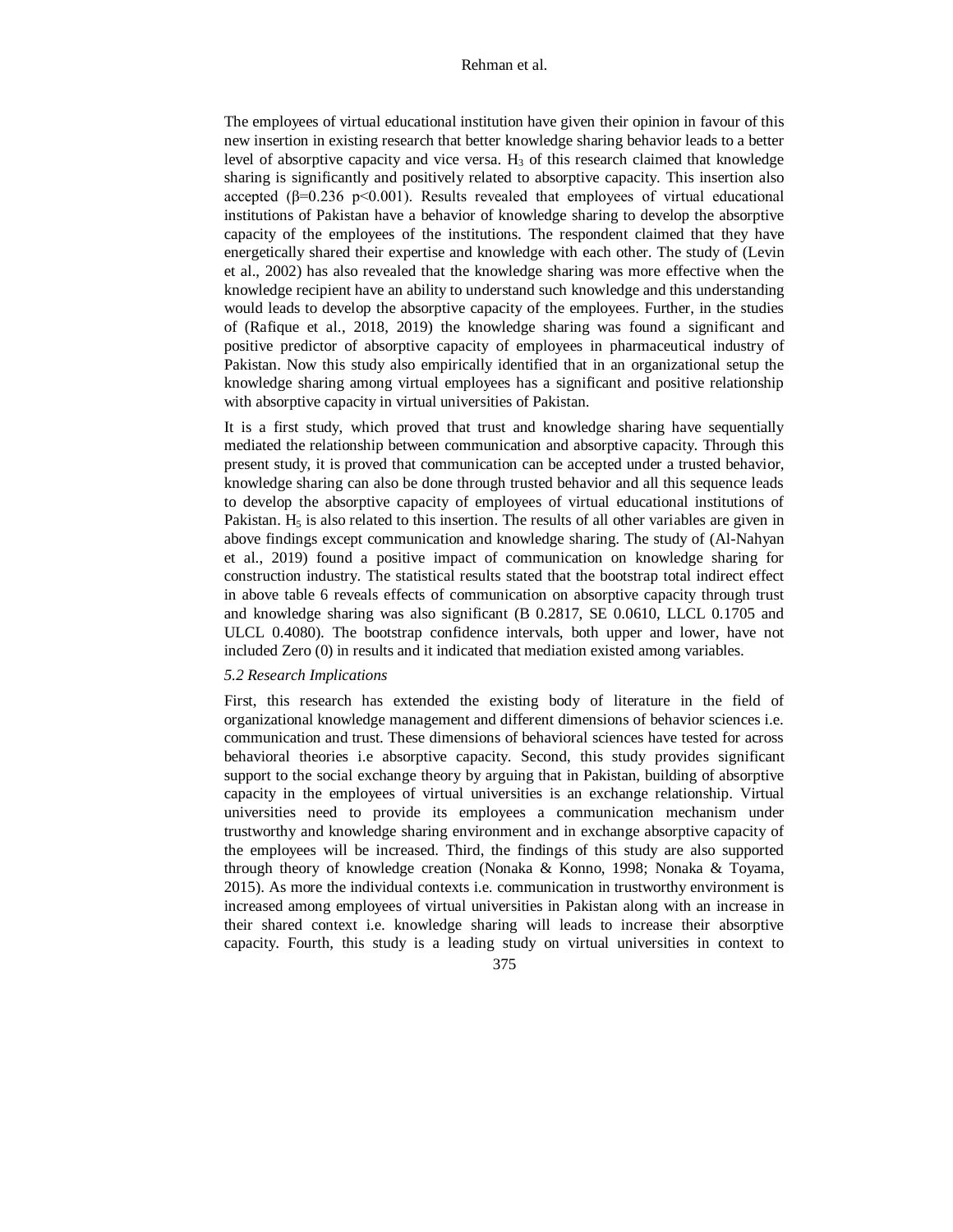employees social behaviors, knowledge sharing mechanism to build their absorptive capacity. Fifth, this paper tested the hypothesized relationships in Pakistan - South Asian region (earlier known as sub-continent) and depicted picture of eastern culture. Sixth, the top management, policy makers, and employees of virtual universities would understand the ways of acquiring knowledge under dynamic environment from geographically separate units/campuses as well as other employees of same unit / campus. Seventh, the development in the absorptive capacity would facilitate to the virtually connected organizations to maintain their institutional memory to meet the  $21<sup>st</sup>$  century challenges.

## *5.3 Conclusion*

The primary purpose of the study was to identify the factors affecting absorptive capacity of virtual universities of Pakistan. We identified that virtual universities are facing a problems of low absorptive capacity in their virtual teams. While reviewing the literature, it was found that factors of behavioral sciences have not been empirically tested for absorptive capacity for virtual universities. Aggressive literature review on the absorptive capacity provided the basis of testing communication, trust and knowledge sharing for absorptive capacity. On the basis of theories and study of existing literature, five hypotheses were established. Later, two virtual universities in Pakistan were approached for data collection.

The empirical results provide a good support to social exchange theory and theory of knowledge creations by two ways. First, this research identified that for virtual universities in Pakistan, the absorptive capacity of virtually engaged employees is developed through an exchange relationship. The virtual universities need to provide better communication under trusted and knowledge sharing environment, and as an exchange of this relationship, the absorptive capacity of the employees will be increase. Second, in order to increase the absorptive capacity of the virtually engaged employees, virtual universities need to maintain a knowledge creation mechanism for two context i.e. individual context and shared context. As more the individual context of the virtual employees is increase i.e. communication and trust, along with the shared context i.e. knowledge sharing, it will leads to increase their absorptive capacity. Statistical analysis presented that communication among employees of virtual universities significantly impact on absorptive capacity. So it may be refer to say that greater opportunities of communication by using the modern tools of 21st century age would promote trust among employees which would provide the basis for knowledge sharing and resultantly leads to develop the absorptive capacity.

# *5.4 Limitations of Study and Future Research Direction*

In spite all efforts, this study has also a few limitations which may be removed in future research. First, this research was designed for all employees of virtual universities of Pakistan rather focused on specific unit / team / group in the same university. The future research may be made on small teams/groups of employees and cross sectional examination of the same team / group. Second, across sectional nature of the study as during this research the data was collected at a single point of time. Whereas, longitudinal research design for data collection may produce different results. Third, in addition to the contracts used in this study for absorptive capacity, other variables of behavioral sciences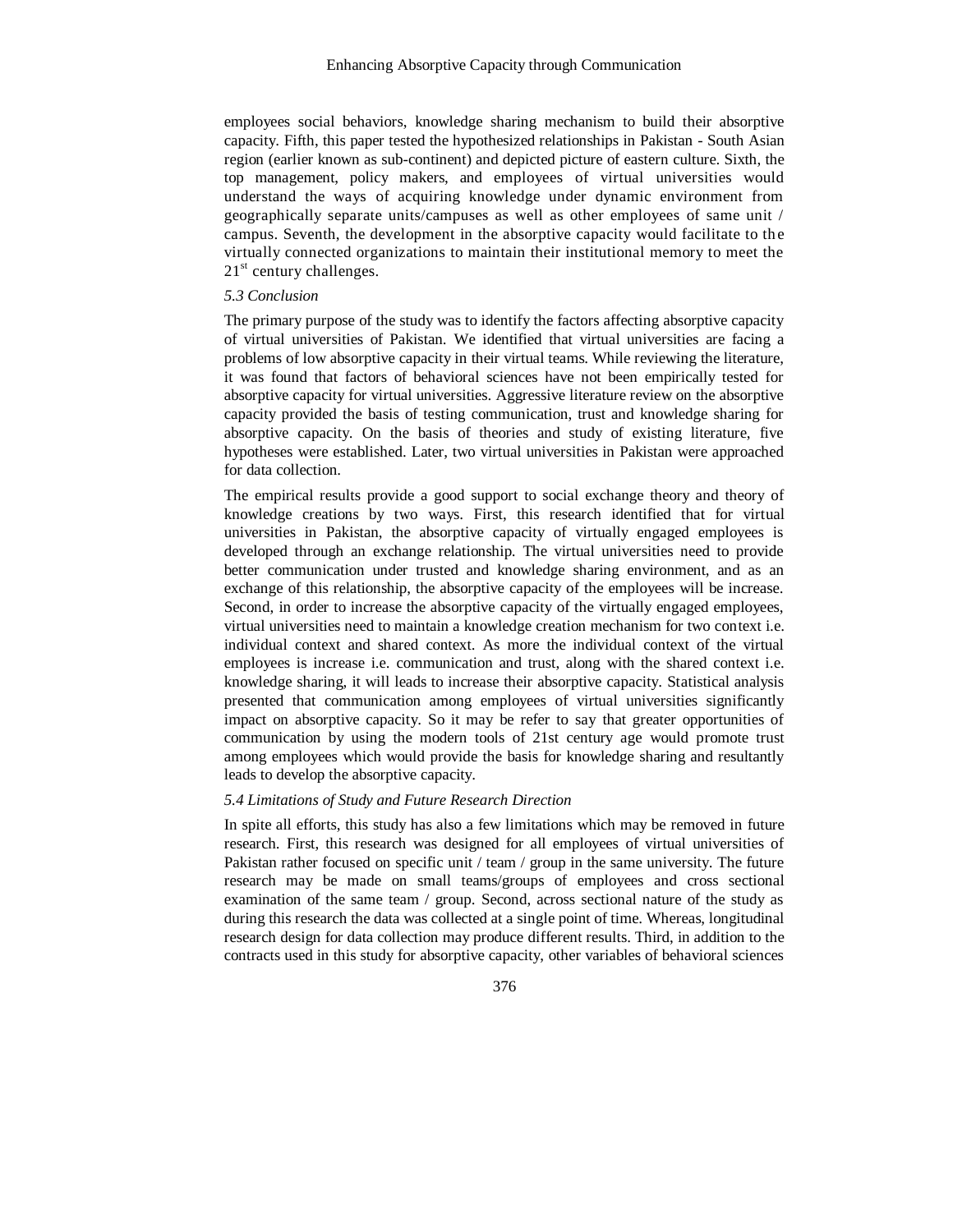like innovative behavior and social responsiveness may also explore for absorptive capacity of virtual universities.

## <span id="page-19-11"></span>**REFERENCES**

<span id="page-19-1"></span>Al-Kurdi, O., El-Haddadeh, R., & Eldabi, T. (2018). Knowledge sharing in higher education institutions: a systematic review. *Journal of Enterprise Information Management, 31*(2), 226-246.

<span id="page-19-12"></span>Al-Nahyan, M. T., Sohal, A., Hawas, Y., & Fildes, B. (2019). Communication, coordination, decision-making and knowledge-sharing: a case study in construction management. *Journal of Knowledge Management* [ahead-of-print]*,*

Allert, J., & Chatterjee, S. (1997). Corporate communication and trust in leadership. *Corporate Communications: An International Journal, 2*(1), 14-21.

<span id="page-19-0"></span>Altbach, P. (2002). Perspectives on internationalizing higher education. *International Higher Education, 26*(2), 1-8.

<span id="page-19-7"></span>Anderson, E., & Weitz, B. (1989). Determinants of continuity in conventional industrial channel dyads. *Marketing Science, 8*(4), 310-323.

<span id="page-19-4"></span>Anderson, J. C., & Narus, J. A. (1984). A model of the distributor's perspective of distributor-manufacturer working relationships. *The Journal of Marketing, 48*(4), 62-74.

<span id="page-19-8"></span>Anderson, J. C., & Narus, J. A. (1990). A model of distributor firm and manufacturer firm working partnerships. *The Journal of Marketing, 54*(1), 42-58.

<span id="page-19-6"></span>Argote, L., & Ingram, P. (2000). Knowledge transfer: A basis for competitive advantage in firms. *Organizational Behavior and Human Decision Processes, 82*(1), 150-169.

<span id="page-19-9"></span>Arnulf, J. K., Dreyer, H. C., & Grenness, C. E. (2005). Trust and knowledge creation: how the dynamics of trust and absorptive capacity may affect supply chain management development projects. *International Journal of Logistics: Research and Applications, 8*(3), 225-236.

<span id="page-19-10"></span>Bacon, D. R., Sauer, P. L., & Young, M. (1995). Composite reliability in structural equations modeling. *Educational and Psychological Measurement, 55*(3), 394-406.

<span id="page-19-2"></span>Balcerzak, A. P., & Pietrzak, M. B. (2016). Quality of institutions for knowledge-based economy within new institutional economics framework. Multiple criteria decision analysis for European countries in the years 2000-2013. *Economics & Sociology, 9*(4), 66-81.

<span id="page-19-5"></span>Ball, D., Simões, C. P., & Machás, A. (2004). The role of communication and trust in explaining customer loyalty: An extension to the ECSI model. *European Journal of Marketing, 38*(9/10), 1272-1293.

<span id="page-19-3"></span>Batarseh, F. S., Daspit, J. J., & Usher, J. M. (2018). The collaboration capability of global virtual teams: relationships with functional diversity, absorptive capacity, and innovation. *International Journal of Management Science and Engineering Management, 13*(1), 1-10.

Batarseh, F. S., Usher, J. M., & Daspit, J. J. (2017). Absorptive capacity in virtual teams: examining the influence on diversity and innovation. *Journal of Knowledge Management, 21*(6), 1342-1361.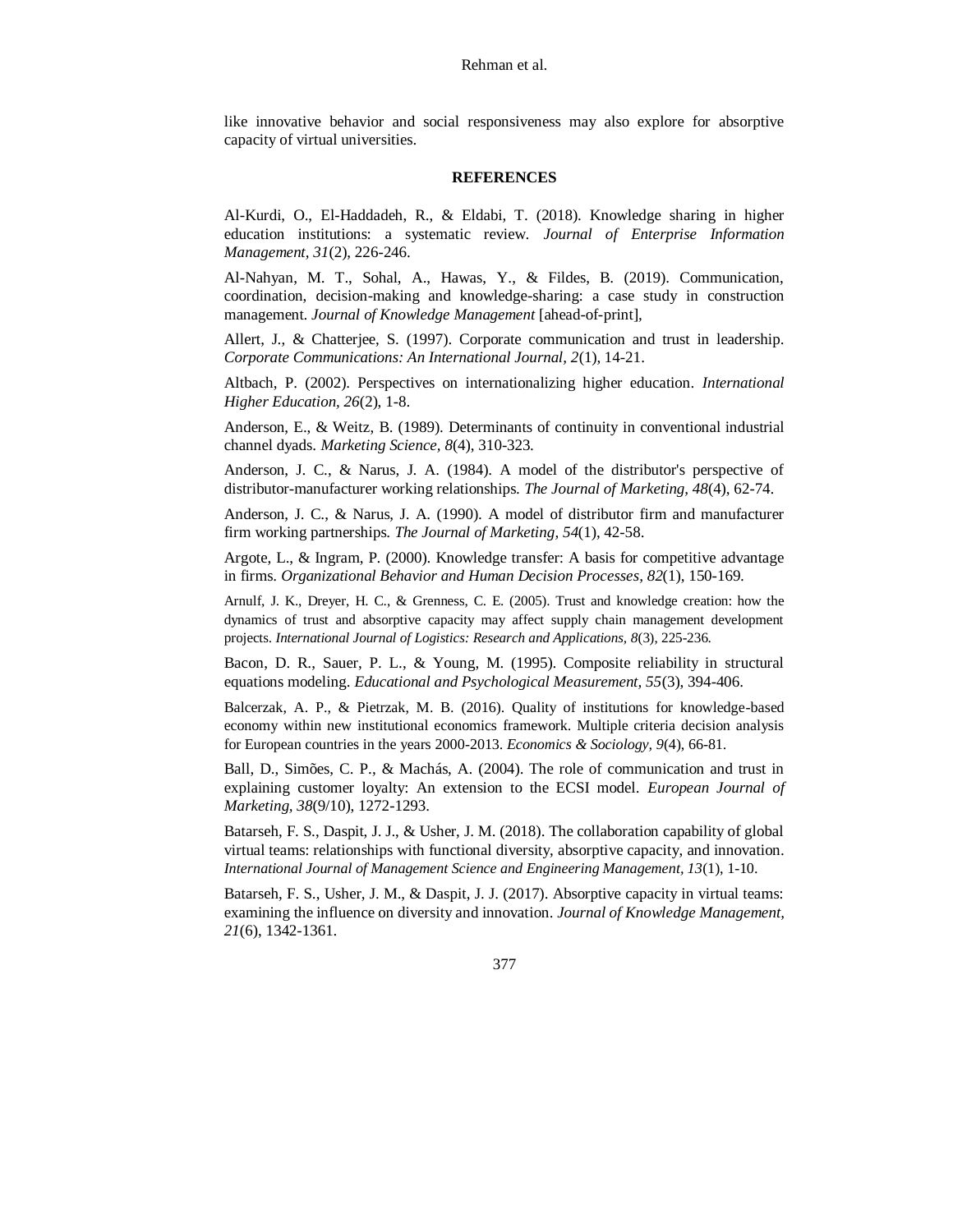<span id="page-20-5"></span>Batool, Z., & Qureshi, R. H. (2007). Quality assurance manual for higher education in Pakistan. *Higher Education Commission, Pakistan*. [Online] Available: http://www.uos.edu.pk/uploads/qec/\_qualityassurancemanual.pdf (April  $10<sup>th</sup>$ , 2013).

<span id="page-20-0"></span>Beckett, R. C. (2008). Utilizing and adaptation of the absorptive capacity concept in a virtual enterprise context. *International Journal of Production Research, 46*(5), 1243-1252.

<span id="page-20-4"></span>Bennell, P., & Pearce, T. (2003). The internationalisation of higher education: exporting education to developing and transitional economies. *International Journal of Educational Development, 23*(2), 215-232.

<span id="page-20-16"></span>Berkes, F. (2009). Evolution of co-management: role of knowledge generation, bridging organizations and social learning. *Journal of Environmental Management, 90*(5), 1692-1702.

<span id="page-20-10"></span>Blau, P. (1964). Power and exchange in social life. *New York: J Wiley & Sons*.

<span id="page-20-11"></span>Butler, B. S. (2001). Membership size, communication activity, and sustainability: A resourcebased model of online social structures. *Information Systems Research, 12*(4), 346-362.

<span id="page-20-14"></span>Byrne, B. M., & VD-Vijver, F.-J. (2010). Testing for measurement and structural equivalence in large-scale cross-cultural studies: Addressing the issue of nonequivalence. *International Journal of Testing, 10*(2), 107-132.

<span id="page-20-9"></span>Camisón, C., & Forés, B. (2010). Knowledge absorptive capacity: New insights for its conceptualization and measurement. *Journal of Business Research, 63*(7), 707-715.

<span id="page-20-6"></span>Castrogiovanni, G., Ribeiro-Soriano, D., Mas-Tur, A., & Roig-Tierno, N. (2016). Where to acquire knowledge: Adapting knowledge management to financial institutions. *Journal of Business Research, 69*(5), 1812-1816.

<span id="page-20-1"></span>Chen, Y.-S., Lin, M.-J. J., & Chang, C.-H. (2009). The positive effects of relationship learning and absorptive capacity on innovation performance and competitive advantage in industrial markets. *Industrial Marketing Management, 38*(2), 152-158.

<span id="page-20-7"></span>Cohen, W. M., & Levinthal, D. A. (1990). Absorptive capacity: A new perspective on learning and innovation. *Administrative Science Quarterly, 35*(1), 128-152.

<span id="page-20-15"></span>Da-Silva, A. L., Manso, L. D. F., Mello, J. D. O., & Billinton, R. (2000). Pseudochronological simulation for composite reliability analysis with time varying loads. *IEEE Transactions on Power Systems, 15*(1), 73-80.

<span id="page-20-13"></span>Da-Silva, N., & Davis, A. R. (2011). Absorptive capacity at the individual level: Linking creativity to innovation in academia. *The Review of Higher Education, 34*(3), 355-379.

<span id="page-20-8"></span>Da Silva, T. A. L., & Rapini, M., Siqueira. (2018). The role of Absorptive Capacity in the success of University-Firm Interaction in Brazil. *Revista Econômica, 20*(2), 7-32.

<span id="page-20-12"></span>Daghfous, A. (2004). Absorptive capacity and the implementation of knowledgeintensive best practices. *SAM Advanced Management Journal, 69*(2), 21-27.

<span id="page-20-3"></span>Dandekar, V. (1991). Reform of higher education. *Economic and Political Weekly, 26*(46), 2631-2637.

<span id="page-20-2"></span>Darawong, C. (2015). The impact of cross-functional communication on absorptive capacity of NPD teams at high technology firms in Thailand. *The Journal of High Technology Management Research, 26*(1), 38-44.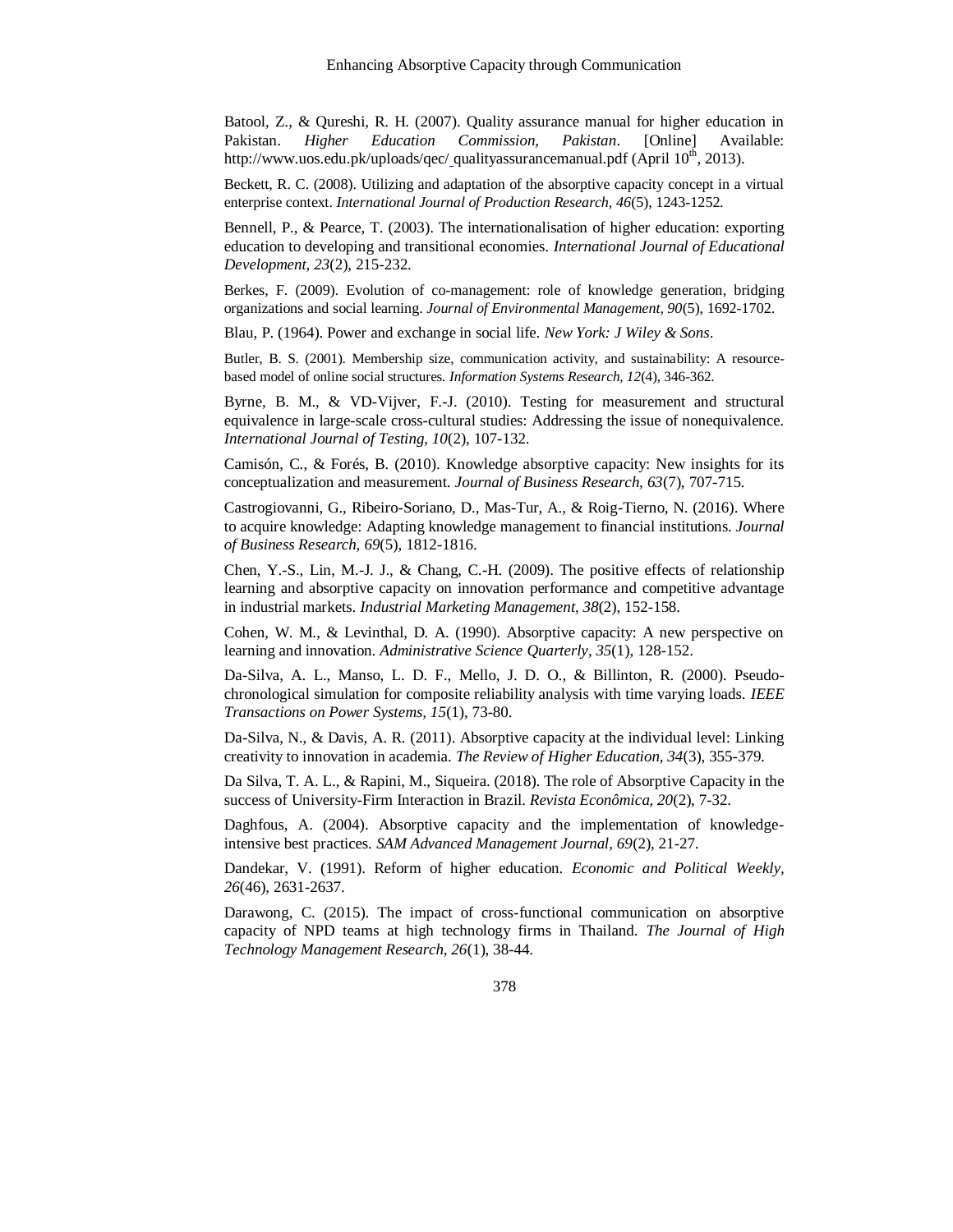<span id="page-21-2"></span>Davis, R., Campbell, R., Hildon, Z., Hobbs, L., & Michie, S. (2015). Theories of behaviour and behaviour change across the social and behavioural sciences: a scoping review. *Health Psychology Review, 9*(3), 323-344.

<span id="page-21-1"></span>Denicolai, S., Ramirez, M., & Tidd, J. (2016). Overcoming the false dichotomy between internal R&D and external knowledge acquisition: Absorptive capacity dynamics over time. *Technological Forecasting and Social Change, 104*(1), 57-65.

<span id="page-21-10"></span>Dixon, N. M. (2000). *Common knowledge: How companies thrive by sharing what they know*: Boston: Harvard Business School Press.

<span id="page-21-9"></span>Easterby-Smith, M., Graça, M., Antonacopoulou, E., & Ferdinand, J. (2008). Absorptive Capacity: A Process Perspective. *Management Learning, 39*(5), 483-501.

<span id="page-21-4"></span>Ebner, M., Kickmeier-Rust, M., & Holzinger, A. (2008). Utilizing wiki-systems in higher education classes: A chance for universal access? *Universal Access in the Information Society, 7*(4), 199-207.

<span id="page-21-13"></span>Einarsen, S., Hoel, H., & Notelaers, G. (2009). Measuring exposure to bullying and harassment at work: Validity, factor structure and psychometric properties of the Negative Acts Questionnaire-Revised. *Work & Stress, 23*(1), 24-44.

<span id="page-21-12"></span>Eisenhardt, K. M. (1989). Building theories from case study research. *Academy of Management Review, 14*(4), 532-550.

<span id="page-21-5"></span>Escribano, A., Fosfuri, A., & Tribó, J. A. (2009). Managing external knowledge flows: The moderating role of absorptive capacity. *Research Policy, 38*(1), 96-105.

<span id="page-21-7"></span>Firth, R. (1967). Themes in economic anthropology: A general comment. *London: Tavistock Publications, 6*, 1-28.

<span id="page-21-0"></span>Fischer, C., & Pöhler, A. (2018). Supporting the Change to Digitalized Production Environments Through Learning Organization Development. In C. Harteis (Ed.), *The Impact of Digitalization in the Workplace: An Educational View* (pp. 141-160). Cham: Springer International Publishing.

<span id="page-21-8"></span>Foley, A., Smyth, B. M., Pukšec, T., Markovska, N., & Duić, N. (2017). A review of developments in technologies and research that have had a direct measurable impact on sustainability considering the Paris agreement on climate change. *Renewable and Sustainable Energy Reviews, 68*(2), 835-839.

<span id="page-21-11"></span>Ford, C. M. (1996). A theory of individual creative action in multiple social domains. *Academy of Management Review, 21*(4), 1112-1142.

<span id="page-21-14"></span>Gaskin, J. (2012). Confirmatory factor analysis. *Gaskination's StatWiki*. [Online] Available : http://statwiki.kolobkreations.com (February 4<sup>th</sup>, 2017).

<span id="page-21-3"></span>Gómez, C. V. G. (2015). Information and knowledge society (SIC) development and structure in Chile in relation to the Latin American "Digital Gap". *Universal Access in the Information Society, 14*(4), 587-598.

<span id="page-21-6"></span>Gouldner, A. W. (1960). The norm of reciprocity: A preliminary statement. *American Sociological Review, 25*(2), 161-178.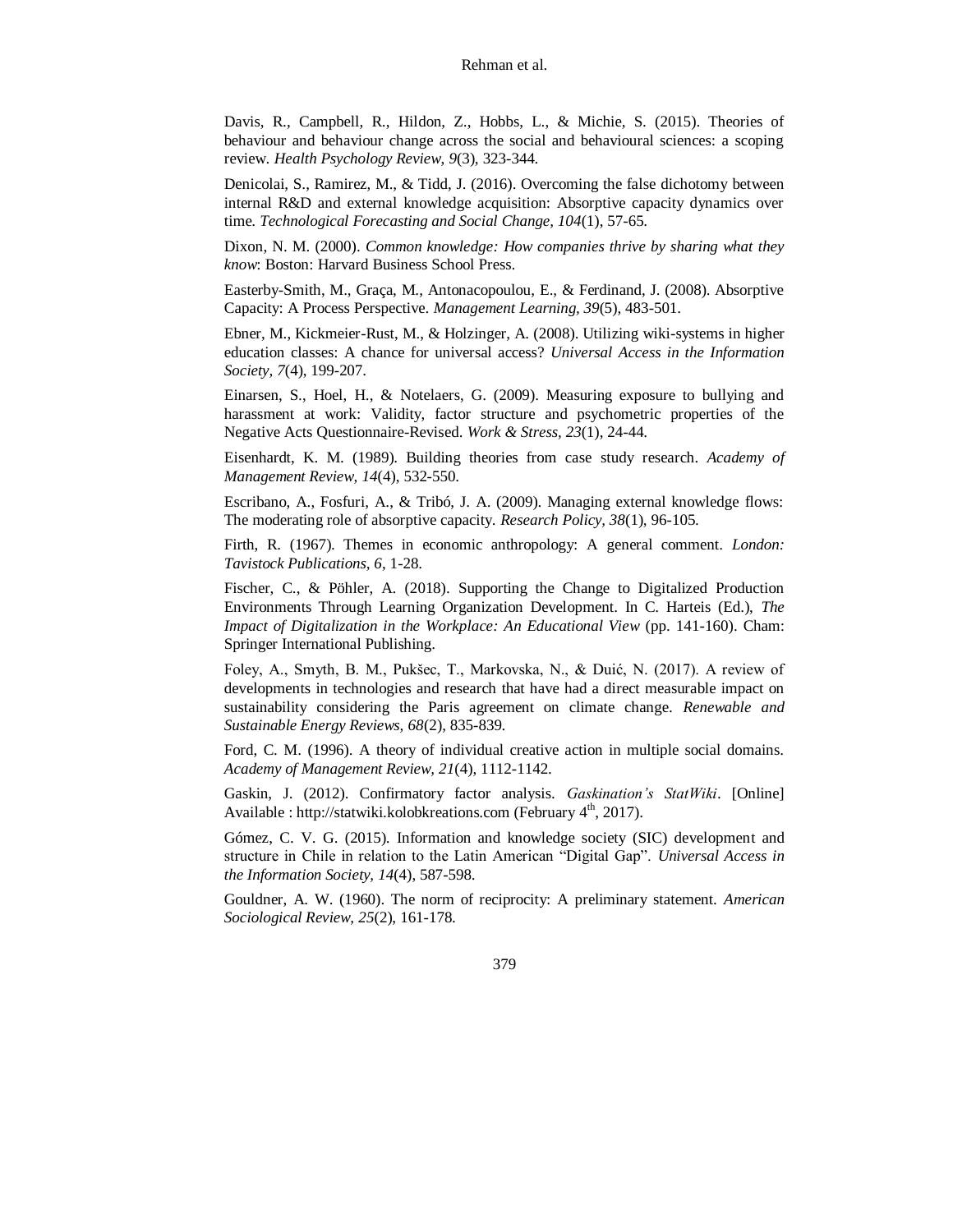<span id="page-22-10"></span>Hair, Black, W. C., Babin, B. J., Anderson, R. E., & Tatham, R. L. (2009). *Análise multivariada de dados*: Bookman Editora.

<span id="page-22-14"></span>Hair, J. F., Ringle, C. M., & Sarstedt, M. (2011). PLS-SEM: Indeed a silver bullet. *Journal of Marketing Theory and Practice, 19*(2), 139-152.

<span id="page-22-15"></span>Hayes, A. F. (2013). *Introduction to mediation, moderation, and conditional process analysis: A regression-based approach*. New York, NY: Guilford Press.

<span id="page-22-8"></span>Hendriks, P. (1999). Why share knowledge? The influence of ICT on the motivation for knowledge sharing. *Knowledge and Process Management, 6*(2), 91-100.

<span id="page-22-5"></span>Holden, E., Linnerud, K., & Banister, D. (2017). The imperatives of sustainable development. *Sustainable Development, 25*(3), 213-226.

<span id="page-22-16"></span>Homans, G. C. (1958). Social behavior as exchange. *American Journal of Sociology, 63*(6), 597-606.

<span id="page-22-0"></span>Homburg, V. (2018). ICT, E-Government and E-Governance: Bits & Bytes for Public Administration. In E. Ongaro & S. Van Thiel (Eds.), *The Palgrave Handbook of Public Administration and Management in Europe* (pp. 347-361). London: Palgrave Macmillan UK.

<span id="page-22-13"></span>Hooper, D., Coughlan, J., & Mullen, M. (2008). Structural equation modelling: Guidelines for determining model fit. *Articles, 6*(1), 53-60.

<span id="page-22-7"></span>Hsu, M.-H., Ju, T. L., Yen, C.-H., & Chang, C.-M. (2007). Knowledge sharing behavior in virtual communities: The relationship between trust, self-efficacy, and outcome expectations. *International Journal of Human-Computer Studies, 65*(2), 153-169.

<span id="page-22-3"></span>Inglis, A., & Bradley, A. (2005). Using Conceptual Mapping as a Tool in the Process of Engineering Education Program Design. *Journal of Learning Design, 1*(1), 45-55.

<span id="page-22-9"></span><span id="page-22-4"></span>Ioannidis, J. P. (2005). Why most published research findings are false. *PLoS Medicine, 2*(8), E124, 0696-0701.

ansen, J. J., Van-Den, B. F. A., & Volberda, H. W. (2005). Managing potential and realized absorptive capacity: how do organizational antecedents matter? *Academy of Management Journal, 48*(6), 999-1015.

<span id="page-22-6"></span>Jarvenpaa, S. L., & Leidner, D. E. (1998). Communication and trust in global virtual teams. *Journal of Computer*‐*Mediated Communication, 3*(4), 165-198.

<span id="page-22-12"></span>Jöreskog, K. G. (2004). On chi-squares for the independence model and fit measures in LISREL. [Online] Available: http://www.ssicentral.com/lisrel/techdocs/ftb.pdf. (August 19<sup>th</sup>, 2018).

<span id="page-22-2"></span>Junni, P., & Sarala, R. M. (2013). The role of absorptive capacity in acquisition knowledge transfer. *Thunderbird International Business Review, 55*(4), 419-438.

Kaminska, R., & Borzillo, S. (2018). Challenges to the learning organization in the context of generational diversity and social networks. *The Learning Organization, 25*(2), 92-101.

<span id="page-22-1"></span>Kim, H. (2018). Differential Impacts of Functional, Geographical, and Hierarchical Diversity on Knowledge Sharing in the Midst of Organizational Change. *Management Communication Quarterly, 32*(1), 5-30.

<span id="page-22-11"></span>Kline, R. B. (2011). Convergence of structural equation modeling and multilevel modeling. London: SAGE Publications.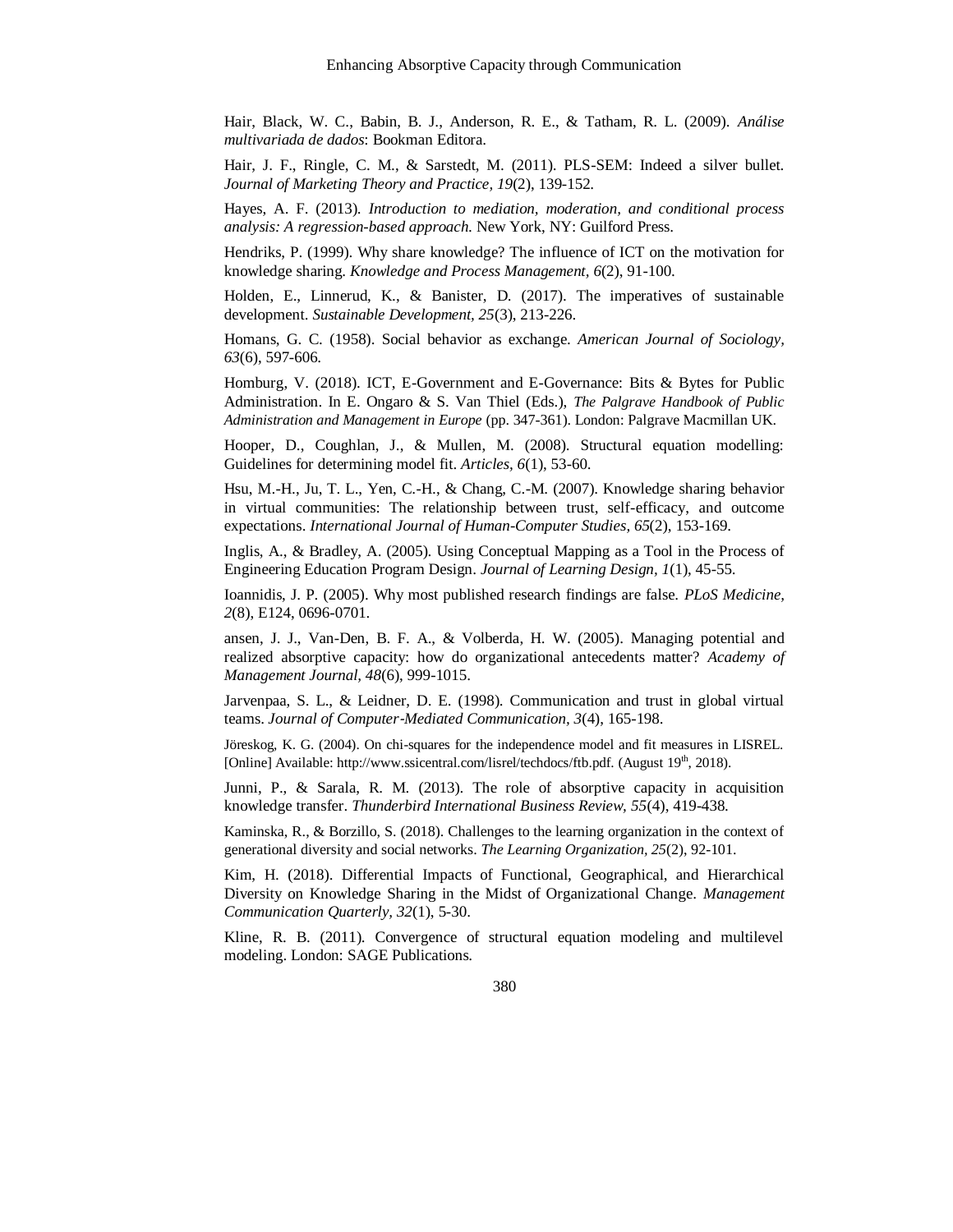<span id="page-23-3"></span>Kohlberg, L., & Mayer, R. (1972). Development as the aim of education. *Harvard Educational Review, 42*(4), 449-496.

Kyriakoullis, L., & Zaphiris, P. (2016). Culture and HCI: a review of recent cultural studies in HCI and social networks. *Universal Access in the Information Society, 15*(4), 629-642.

<span id="page-23-10"></span>Lane, P. J., & Lubatkin, M. (1998). Relative absorptive capacity and interorganizational learning. *Strategic Management Journal, 19*(5), 461-477.

<span id="page-23-4"></span>Le, H., Richard, & Hayter, R. (2018). *"Paths of sustainable industrialization in the knowledge-based economy", Knowledge, Industry and Environment: Institutions and Innovation in Territorial Perspective*. London: Routledge.

<span id="page-23-0"></span>Lee, J., Lee, H., & Park, J.-G. (2014). Exploring the impact of empowering leadership on knowledge sharing, absorptive capacity and team performance in IT service. *Information Technology & People, 27*(3), 366-386.

<span id="page-23-14"></span>Levin, D. Z., Cross, R., & Abrams, L. C. (2002). Why should I trust you? Predictors of interpersonal trust in a knowledge transfer context. *Paper presented at the 2002 Academy of Management meeting, Denver, Colorado*.

<span id="page-23-1"></span>Liao, S.-H., Fei, W.-C., & Chen, C.-C. (2007). Knowledge sharing, absorptive capacity, and innovation capability: an empirical study of Taiwan's knowledge-intensive industries. *Journal of Information Science, 33*(3), 340-359.

<span id="page-23-12"></span>Liao, S.-H., Wu, C.-C., Hu, D.-C., & Tsuei, G. A. (2009). Knowledge acquisition, absorptive capacity, and innovation capability: an empirical study of Taiwan's knowledge-intensive industries. *World Academy of Science, Engineering and Technology, 53*(1), 160.-167.

<span id="page-23-9"></span>Liebeskind, J. P. (1996). Knowledge, strategy, and the theory of the firm. *Strategic Management Journal, 17*(2), 93-107.

<span id="page-23-2"></span>Liu, Y., Yuan, Z., Xing, C., Gong, B., Xiao, Y., & Liu, H. (2015). A behavioral anomaly detection strategy based on time series process portraits for desktop virtualization systems. *Cluster Computing, 18*(2), 979-988.

<span id="page-23-8"></span>Lukić, J. M., & Vračar, M. M. (2018). Building and nurturing trust among members in virtual project teams. *Strategic Management, 23*(3), 10-16.

<span id="page-23-5"></span>Mahdi, O. R., Nassar, I. A., & Almsafir, M. K. (2019). Knowledge management processes and sustainable competitive advantage: An empirical examination in private universities. *Journal of Business Research, 94*(1), 320-334.

<span id="page-23-11"></span><span id="page-23-6"></span>Malinowski, B. (1922). Ethnology and the Study of Society. *Economica*(6), 208-219.

Massey, A. P., & Montoya-Weiss, M. M. (2006). Unraveling the Temporal Fabric of Knowledge Conversion: A Model of Media Selection and Use. *MIS Quarterly, 30*(1), 99-114.

<span id="page-23-7"></span>Mauss, M. (1925). The Gift (1925). *Trans. Ian Cunnison. New York: Norton*.

<span id="page-23-13"></span>Mayeh, M. (2010). *The Role Of Absorptive Capacity, Communication And Trust On Intention To Use Erp Systems: Study On Iranian Erp Users.* Universiti Sains Malaysia, [Online] Available: http://eprints.usm.my/23743/1/Maral\_Mayeh-Thesis-Final\_Submission-.pdf. (September 17<sup>th</sup>, 2018).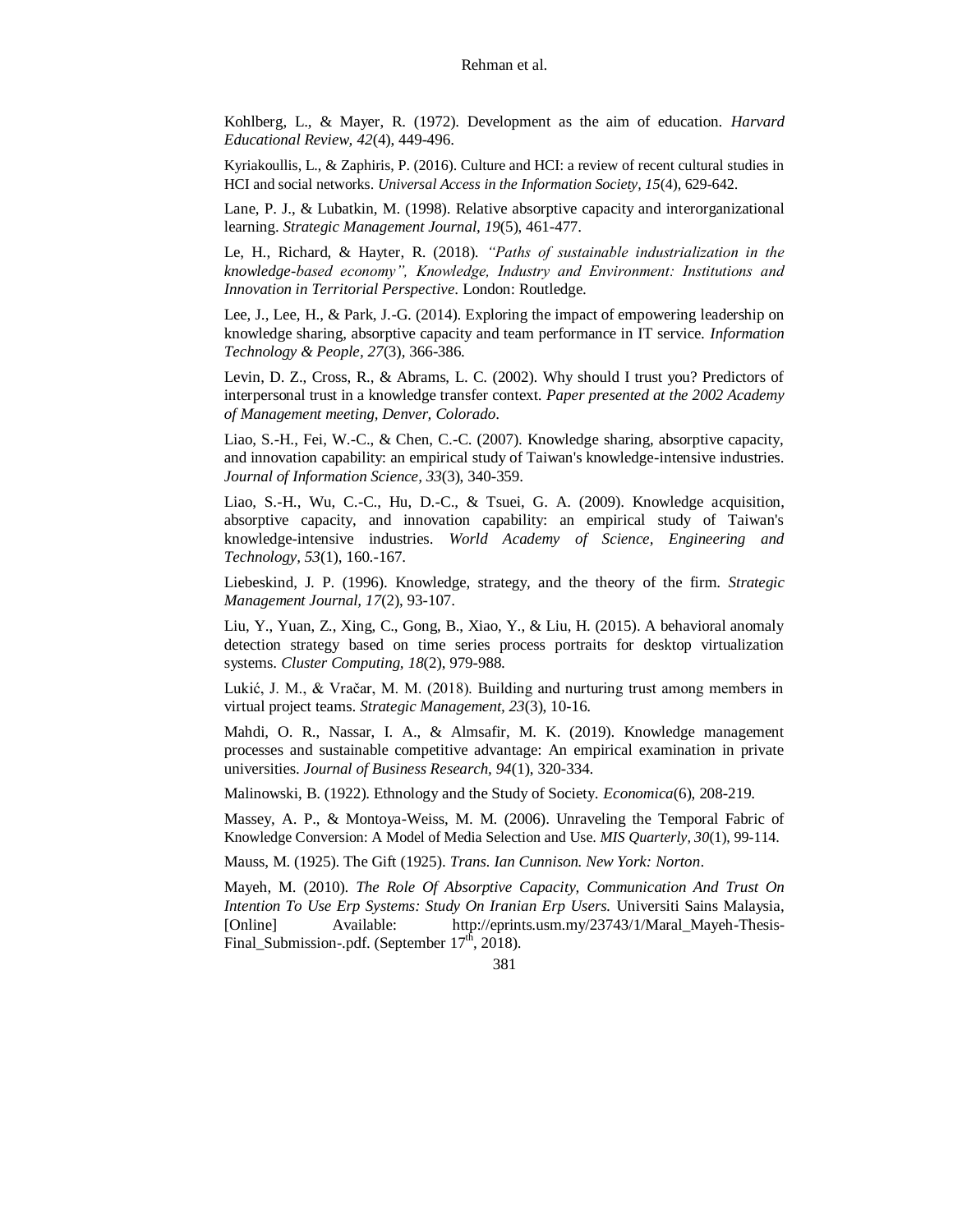<span id="page-24-0"></span>Mayeh, M., Ramayah, T., & Mishra, A. (2016). The role of absorptive capacity, communication and trust in ERP adoption. *Journal of Systems and Software, 119*, 58-69.

<span id="page-24-8"></span>Mayer, R. C., Davis, J. H., & Schoorman, F. D. (1995). An integrative model of organizational trust. *Academy of Management Review, 20*(3), 709-734.

<span id="page-24-9"></span>Melkas, H., Uotila, T., & Kallio, A. (2010). Information quality and absorptive capacity in service and product innovation processes. *Interdisciplinary Journal of Information, Knowledge, and Management, 5*, 357-374.

<span id="page-24-1"></span>Mezirow, J. (1981). A critical theory of adult learning and education. *Adult Education, 32*(1), 3-24.

<span id="page-24-13"></span>Miller, K., McAdam, R., Moffett, S., Alexander, A., & Puthusserry, P. (2016). Knowledge transfer in university quadruple helix ecosystems: an absorptive capacity perspective. *R&D Management, 46*(2), 383-399.

<span id="page-24-12"></span>Mohr, J., & Spekman, R. (1994). Characteristics of partnership success: partnership attributes, communication behavior, and conflict resolution techniques. *Strategic Management Journal, 15*(2), 135-152.

<span id="page-24-2"></span>Montobbio, F., & Rampa, F. (2005). The impact of technology and structural change on export performance in nine developing countries. *World Development, 33*(4), 527-547.

<span id="page-24-6"></span>Moos, B., Beimborn, D., Wagner, H.-T., & Weitzel, T. (2013). The role of knowledge management systems for innovation: An absorptive capacity perspective. *International Journal of Innovation Management, 17*(05), 1350019-1350050.

<span id="page-24-11"></span>Morgan, R. M., & Hunt, S. D. (1994). The commitment-trust theory of relationship marketing. *The Journal of Marketing, 58*(3), 20-38.

<span id="page-24-14"></span>Moustaki, I., Jöreskog, K. G., & Mavridis, D. (2004). Factor models for ordinal variables with covariate effects on the manifest and latent variables: A comparison of LISREL and IRT approaches. *Structural Equation Modeling, 11*(4), 487-513.

<span id="page-24-3"></span>Nawaz, A., & Kundi, G. M. (2010). Demographic implications for the user-perceptions of e-learning in higher education institutions of NW. FP, PAKISTAN. *The Electronic Journal of Information Systems in Developing Countries, 41*(1), 1-17.

<span id="page-24-4"></span>Nicolini, D. (2016). *Knowing in Organizations: A Practice-Based Approach*. London: Routledge.

<span id="page-24-7"></span>Nonaka, I., & Konno, N. (1998). The Concept of "Ba": Building a Foundation for Knowledge Creation. *California Management Review, 40*(3), 40-54.

<span id="page-24-16"></span>Nonaka, I., & Toyama, R. (2015). The Knowledge-creating Theory Revisited: Knowledge Creation as a Synthesizing Process. In J. S. Edwards (Ed.), *The Essentials of Knowledge Management* (pp. 95-110). London: Palgrave Macmillan UK.

<span id="page-24-10"></span>Nooteboom, B. (2000). Learning by interaction: absorptive capacity, cognitive distance and governance. *Journal of Management and Governance, 4*(1-2), 69-92.

<span id="page-24-5"></span>Pemsel, S., Müller, R., & Söderlund, J. (2016). Knowledge governance strategies in project-based organizations. *Long Range Planning, 49*(6), 648-660.

<span id="page-24-15"></span>Peterson, R. A., & Kim, Y. (2013). On the relationship between coefficient alpha and composite reliability. *Journal of Applied Psychology, 98*(1), 194-198.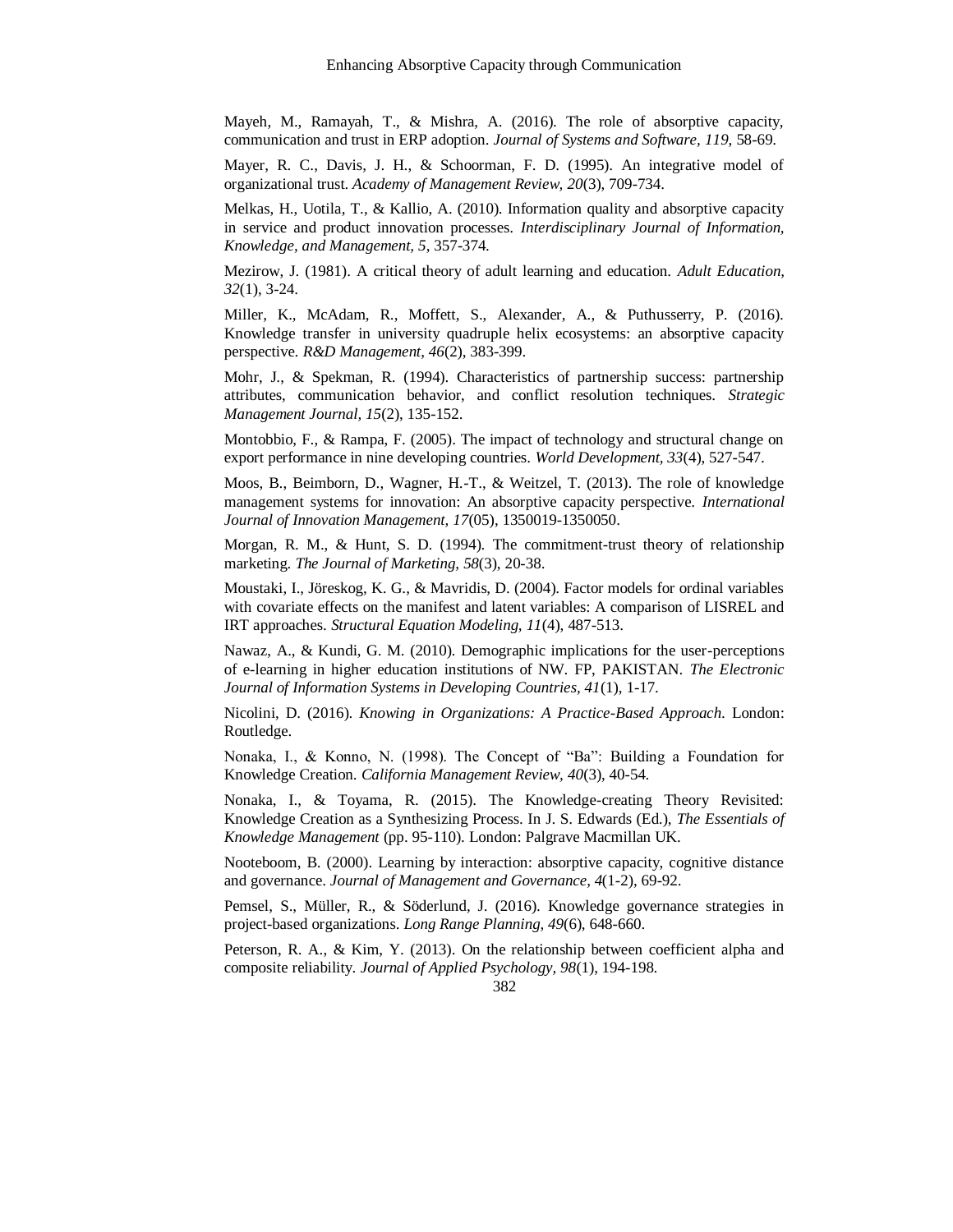<span id="page-25-3"></span>Pimmer, C., Brysiewicz, P., Linxen, S., Walters, F., Chipps, J., & Gröhbiel, U. (2014). Informal mobile learning in nurse education and practice in remote areas—A case study from rural South Africa. *Nurse Education Today, 34*(11), 1398-1404.

<span id="page-25-14"></span>Rafique, M., Hameed, S., & Agha, M. H. (2018). Impact of knowledge sharing, learning adaptability and organizational commitment on absorptive capacity in pharmaceutical firms based in Pakistan. *Journal of Knowledge Management, 22*(1), 44-56.

<span id="page-25-15"></span>Rafique, M., Hameed, S., & Agha, M. H. (2019). Impact of instrumental ties, tacit knowledge sharing and affective commitment on absorptive capacity – an empirical study of pharmaceutical companies. *Technology Analysis & Strategic Management, 31*(2), 125-139.

<span id="page-25-1"></span>Raghuram, S., Hill, N. S., Gibbs, J. L., & Maruping, L. M. (2019). Virtual Work: Bridging Research Clusters. *Academy of Management Annals, 13*(1), 308-341.

<span id="page-25-10"></span>Ratten, V. (2004). The dynamic nature of absorptive capacity and trust: How they influence and impact upon one another. [Online] Available: https://eprints.qut.edu.au/1175/. (August  $26<sup>th</sup>$ , 2018).

<span id="page-25-4"></span>Ratten, V. (2014). Behavioral intentions to adopt technological innovations: the role of trust, innovation and performance. *International Journal of Enterprise Information Systems, 10*(3), 1-12.

<span id="page-25-12"></span>Raykov, T. (1998a). Coefficient alpha and composite reliability with interrelated nonhomogeneous items. *Applied Psychological Measurement, 22*(4), 375-385.

<span id="page-25-13"></span>Raykov, T. (1998b). A method for obtaining standard errors and confidence intervals of composite reliability for congeneric items. *Applied Psychological Measurement, 22*(4), 369-374.

<span id="page-25-5"></span>Riley, M. W. (1954). Communication and persuasion: psychological studies of opinion change. [Communication and Persuasion: Psychological Studies of Opinion Change., Carl I. Hovland, Irving L. Janis, Harold H. Kelley]. *American Sociological Review, 19*(3), 355-357.

<span id="page-25-6"></span>Rogers, E. M., & Shoemaker, F. F. (1971). *Communication of Innovations; A Cross-Cultural Approach*. New York: The Free Press.

<span id="page-25-7"></span>Rotter, J. B. (1967). A new scale for the measurement of interpersonal trust. *Journal of Personality, 35*(4), 651-665.

<span id="page-25-8"></span>Ruppel, C. P., & Harrington, S. J. (2000). The relationship of communication, ethical work climate, and trust to commitment and innovation. *Journal of Business Ethics, 25*(4), 313-328.

<span id="page-25-2"></span>Sarker, S., Ahuja, M., Sarker, S., & Kirkeby, S. (2011). The role of communication and trust in global virtual teams: A social network perspective. *Journal of Management Information Systems, 28*(1), 273-310.

<span id="page-25-0"></span>Schlacht, I. L., Del, M. A., & Nazir, S. (2017). Virtual Reality for Safety, Entertainment or Education: The Mars Mission Test *Advances in Applied Digital Human Modeling and Simulation* (pp. 75-83). Cham: Springer.

<span id="page-25-11"></span>Sekaran, U. (2000). Measurement: Scaling, reliability, validity Research Methods for Business (Vol. 3, pp. 196-218): New York: Wiley & Sons.

<span id="page-25-9"></span>Silverberg, G. (1991). Adoption and diffusion of technology as a collective evolutionary process *In diffusion of technologies and social behavior* (pp. 209-229). Berlin: Springer.